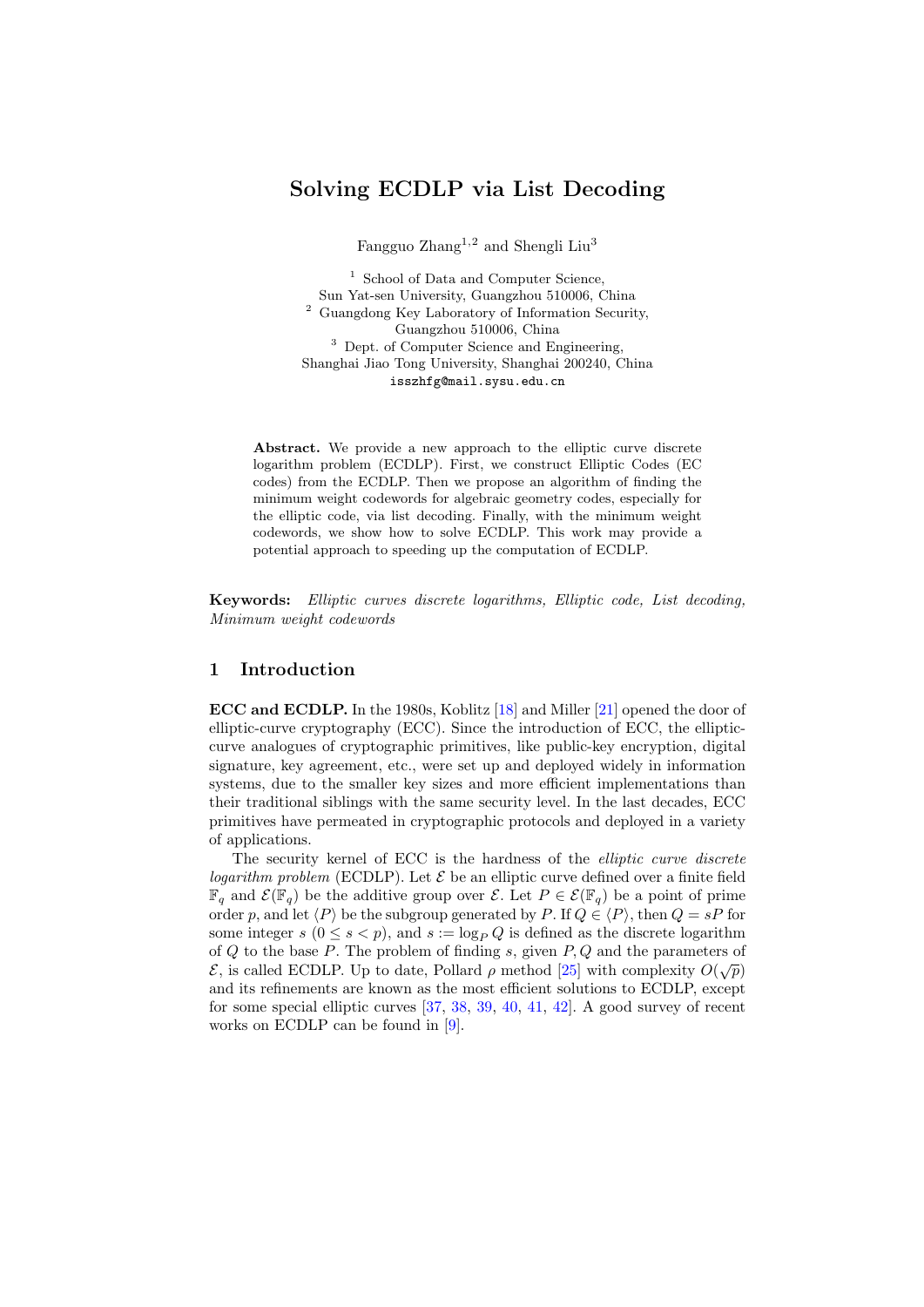ECDLP and Minimum Distance of Elliptic Code. Algebraic geometry codes (AG codes) were introduced in 1977 by V.D. Goppa [\[11\]](#page-21-4) as a class of linear codes. Elliptic Codes belong to AG codes, and they are constructed from elliptic curve, i.e., algebraic curves of genus  $q = 1$ . For any  $[n, k]$  elliptic code C constructed from  $\mathcal E$  over  $\mathbb F_q$ , the minimum distance of  $\mathcal C$  is either  $d = n - k$  or  $d = n - k + 1$  [\[29\]](#page-21-5). Meanwhile, the minimum distance of C is closely related to the solution of the ECDLP over  $\mathcal E$ . This connection was first noticed by Driencourt and Michon [\[6\]](#page-20-0), and rediscovered by Cheng [\[4\]](#page-20-1). This brought us a new hope of solving ECDLP: it is possible for us to solve ECDLP over  $\mathcal E$  if we found a codeword of minimum distance for the elliptic code over  $\mathcal{E}$ . However, computing the minimum distance of a linear code is one of the fundamental problems in algorithmic coding theory. Vardy [\[34\]](#page-22-6) showed that it is an NP-hard problem for general linear codes, while Cheng [\[4\]](#page-20-1) proved that it is still NP-hard (under RP-reduction) for elliptic codes. Obviously, the problem of finding Minimum Weight Codewords for a linear code is NP hard as well, since a codeword of minimum weight uniquely determine the minimum distance of this linear code. As a result, it is unlikely for us to design an algorithm of finding codewords of minimum weight in polynomial time, perhaps even not in subexponential time. However, for some NP-hard problems, some algorithms of exponential time do beat the trivial exhaustive search solution.

List Decoding. List decoding is a powerful decoding algorithm for linear error-correction codes. It has a longer history than elliptic-curve cryptography and dates back to the works of Elias [\[8\]](#page-21-6) and Wozencraft [\[36\]](#page-22-7) in the 1950s. The breakthroughs of list decoding were due to Goldreich and Levin [\[10\]](#page-21-7) for the Hadamard code, and to Sudan [\[26\]](#page-21-8) for the Reed-Solomon(RS) codes. For any  $[n, k, d]$  linear code, a well-known fact is that if the number of errors t satisfies  $t \leq$  $\lceil (d-1)/2 \rceil$ , then there must exist a unique codeword within distance  $\lceil (d-1)/2 \rceil$ from the received vector. If  $t > (d-1)/2$ , however, unique decoding is usually impossible. In 1997, Sudan [\[26\]](#page-21-8) proposed "List Decoding algorithm" and applied it to Reed-Solomon codes to break the barrier of  $t > (d-1)/2$  by allowing the algorithm outputting a list of codewords. Later, Shokrollahi and Wasserman [\[30\]](#page-22-8) extended Sudan's list decoding algorithm to algebraic-geometry codes. In 1999, Guruswami and Sudan [\[12\]](#page-21-9) improved the bound of t to  $n - \sqrt{nk}$  for both RS and AG codes. Up to now, the list decoding algorithm is one of the most powerful decoding methods for RS and AG codes.

Beyond its application in the field of coding theory, it also led to new developments in complexity theory and cryptography. For instance, it results in new constructions of hardcore predicates from one-way permutations, amplifying hardness of boolean functions, construction of extractors [\[27\]](#page-21-10), computation of the discrete logarithm over finite fields [\[5\]](#page-20-2), and constructions of cryptographic schemes [\[17\]](#page-21-11), etc.

Our contribution. In this paper, we consider a new approach to the solution of ECDLP, and provide the first try of using list decoding to solve ECDLP. We believe that our work merely scratches the surface of the potential power of list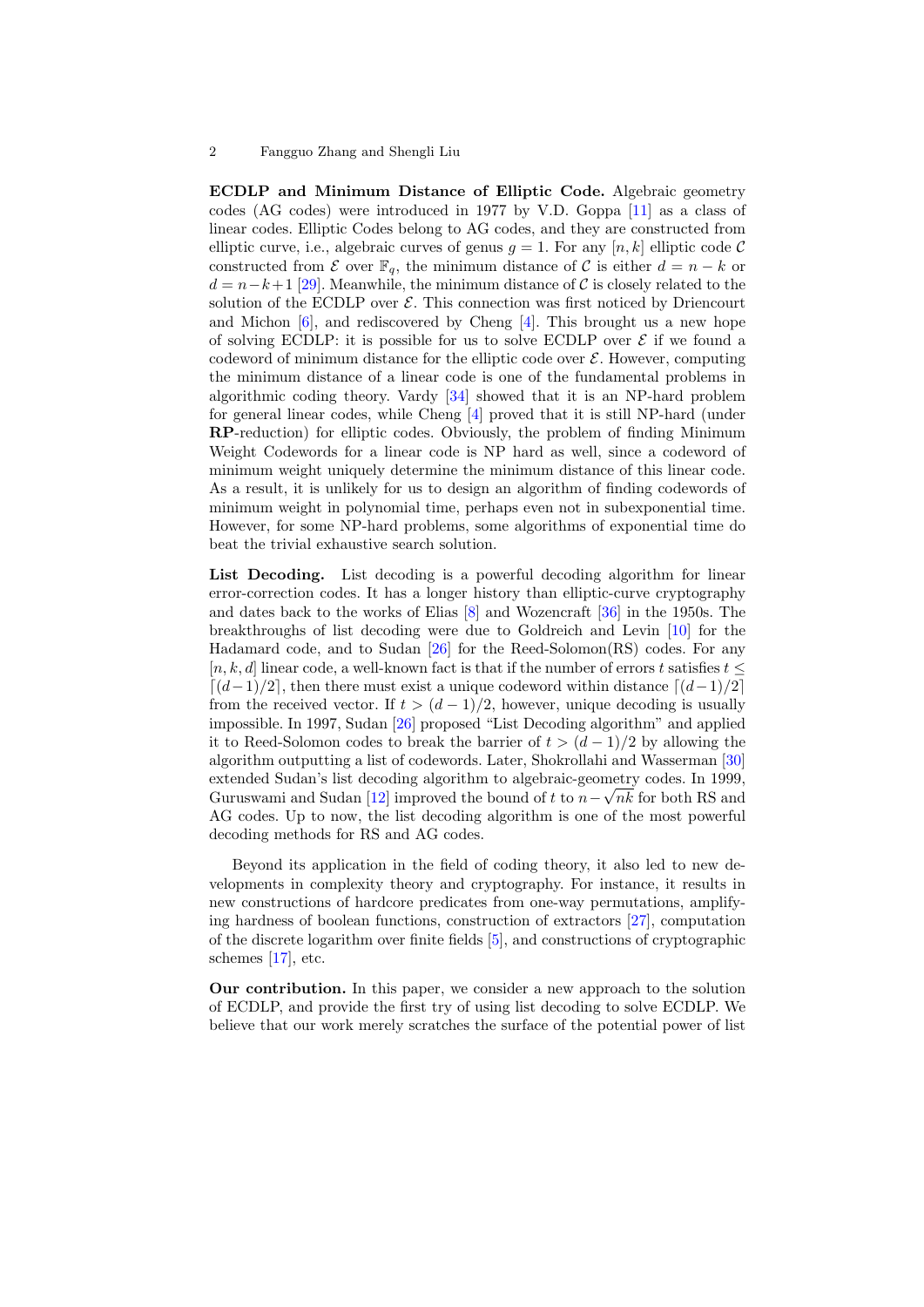decoding techniques in solving ECDLP, and expect more results on this topic in the near future. Our contributions are listed as follows:

- 1. We present a general algorithm of finding Minimum Weight Codewords for any linear code that is list decodable. Meanwhile, we show a specific algorithm of finding minimum weight codewords for AG codes using list decoding.
- 2. We show how to list decode elliptic codes and designed an algorithm of finding minimum distance codewords for elliptic codes.
- 3. Our work provides the first method of solving ECDLP via list decoding, which is of theoretical significance.

Organization. The rest of our paper is organized as follows. In Section [2,](#page-2-0) we review some preliminaries that will be used in our construction. In Section [3,](#page-6-0) we show how to use List Decoding to find Minimum Weight Codewords of algebraic codes, especially of elliptic codes. In Section [4,](#page-14-0) we present an algorithm of solving ECDLP problems via List Decoding and give the corresponding analysis. Finally, Section [5](#page-20-3) concludes this paper,

## <span id="page-2-0"></span>2 Preliminaries

If n is a positive integer, define  $[n] := \{1, 2, \ldots, n\}$ . Let S be a set, then  $s \leftarrow S$ denotes choose an element s from S uniformly at random. If Alg. is an algorithm, then  $(b_1, b_2, \ldots, b_i) \leftarrow \mathsf{Alg}.(a_1, a_2, \ldots, a_i)$  means that the algorithm takes  $a_1, a_2, \ldots, a_j$  as input and outputs  $b_1, b_2, \ldots, b_i$ .

#### 2.1 Elliptic Curve and Elliptic Curve Discrete Logarithm Problems

Let  $\mathbb{F}_q$  be a finite field of q elements. An elliptic curve  $\mathcal E$  over  $\mathbb{F}_q$  is a cubic curve defined by Weierstrass equation

$$
\mathcal{E}: y^2 + a_1xy + a_3y = x^3 + a_2x^2 + a_4x + a_6 \ (a_i \in \mathbb{F}_q).
$$

The set of  $\mathbb{F}_q$ -rational points of  $\mathcal E$  is defined as

$$
\mathcal{E}(\mathbb{F}_q):=\{(x,y)\in\mathbb{F}_q\times\mathbb{F}_q:y^2+a_1xy+a_3y=x^3+a_2x^2+a_4x+a_6\}\cup\{\mathcal{O}\},
$$

where  $\mathcal O$  is the point of infinity,

Equipped with the so-called "chord-and-tangent" rule,  $\mathcal{E}(\mathbb{F}_q)$  becomes an abelian group  $[32]$ , III.2. Note that if the characteristic of the finite field is larger than 3, the Weierstrass equation of an elliptic curve  $\mathcal E$  can be transformed into a short but isomorphic one

$$
\mathcal{E}: y^2 = x^3 + ax + b,
$$

where  $a, b \in \mathbb{F}_q$ ,  $4a^3 + 27b^2 \neq 0 \in \mathbb{F}_q$ . For detailed information about elliptic curves, we refer the reader to Silverman's book [\[32\]](#page-22-9).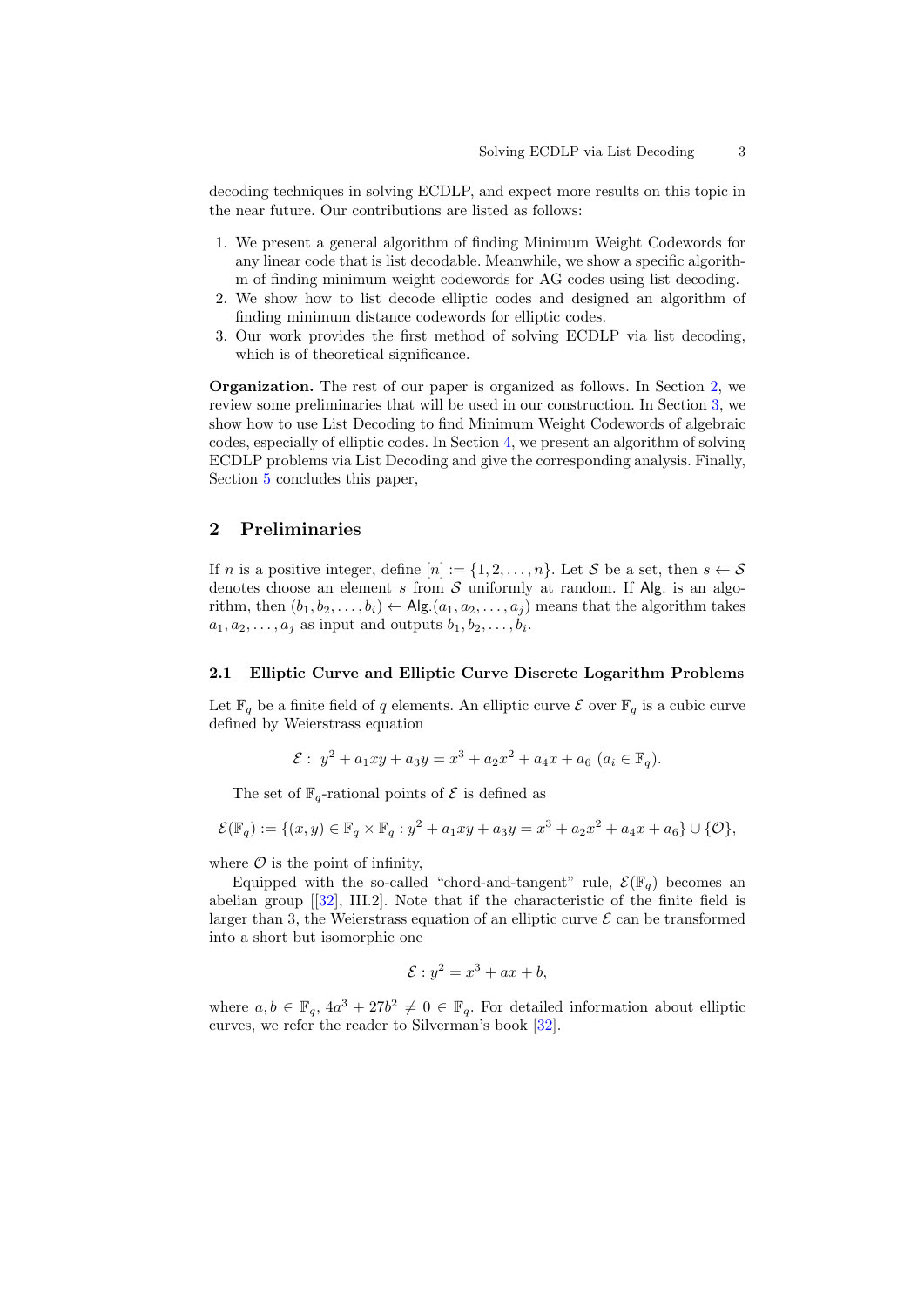Let  $p$  be a prime integer which is coprime to  $q$ . Let  $GenG$  be an elliptic curve group genaration algorithm. Taking as input a security parameter  $1^{\kappa}$ , GenG outputs q which defines a finite field  $\mathbb{F}_q$ , an Elliptic Curve  $\mathcal E$  over  $\mathbb{F}_q$ , and a point  $P \in \mathcal{E}(\mathbb{F}_q)$  of order p. Denote by  $\langle P \rangle$  the group of order p generated by P. If  $Q \in \langle P \rangle$ , it must holds that  $Q = sP$  for some integer s,  $0 \leq s \leq p$ , which is called the logarithm of  $Q$  to the base  $P$  and denoted by  $log_PQ$ . The problem of finding s, given  $P, Q$  and the parameters of  $\mathcal{E}$ , is known as the Elliptic Curve Discrete Logarithm Problem (ECDLP).

The ECDLP problem is a well-known hard problem. It is an essential base for elliptic curve cryptography and pairing-based cryptography, and has been a major research area in computational number theory and cryptography for the last several decades.

#### 2.2 Linear Error Correction Codes

An [n, k] linear error correction code C over finite field  $\mathbb{F}_q$  is a set of codewords, where each codeword contains n elements of  $\mathbb{F}_q$  and all codewords constitute a linear space of dimension k over  $\mathbb{F}_q$ . Therefore, each codeword can be expressed as a vector of length n over  $\mathbb{F}_q$ . Given a codeword  $\boldsymbol{c} = (c_1, c_2, \ldots, c_n) \in \mathbb{F}_q^n$ , its Hamming weight, denoted by  $wt(c)$ , is defined to be the number of non-zero coordinates, i.e.,

$$
\text{wt}(\mathbf{c}) = |\{i \mid c_i \neq 0, 1 \le i \le n\}|.
$$

The distance of two codewords  $c_1, c_2$ , denoted by  $dis(c_1, c_2)$ , counts the number of coordinates in which they differ. The minimum distance  $d(C)$  of C is the minimal value of the distances between any two different codewords. In formula,

$$
d(\mathcal{C}):=\min_{\mathbf{c}_1,\mathbf{c}_2\in\mathcal{C},\mathbf{c}_1\neq\mathbf{c}_2}dis(\mathbf{c}_1,\mathbf{c}_2).
$$

By the linearity of C, we know that  $d(C)$  is determined by the minimum Hamming weight among all non-zero codewords in  $C$ , i.e.,

$$
d(\mathcal{C}) = \min_{\mathbf{c} \in \mathcal{C} \setminus \{0\}} \mathsf{wt}(\mathbf{c}).
$$

If a linear  $[n, k]$  code C has d as the minimum distance, then C is called a  $[n, k, d]$ linear code.

<span id="page-3-0"></span>For any linear  $[n, k]$  code C over finite field  $\mathbb{F}_q$ . Suppose that  $\mathbf{0} = (0, ..., 0)$  is the transmitted (causal) codeword, and e is a received vector. Define  $f(e, t) :=$  $|\{c \in C \setminus \{0\} : |e-c| \leq t\}|$  as the number of noncausal codewords within distance t centered around e. If  $f(e, t) = m$ , then e is m-tuply falsely decodable. Define  $D(u,t) := \sum_{|\mathbf{e}|=u} f(\mathbf{e},t)$  as the total number of falsely decodable words of weight u, counting on all possible received vectors of weight u. By the linearity of  $\mathcal{C}$ , for any causal codeword c and any error pattern  $e, f(e, t)$  also denotes the number of noncausal codewords within distance t centered around the received vector  $r = c + e$ . According to [\[2,](#page-20-4) [20\]](#page-21-12), we have the following results.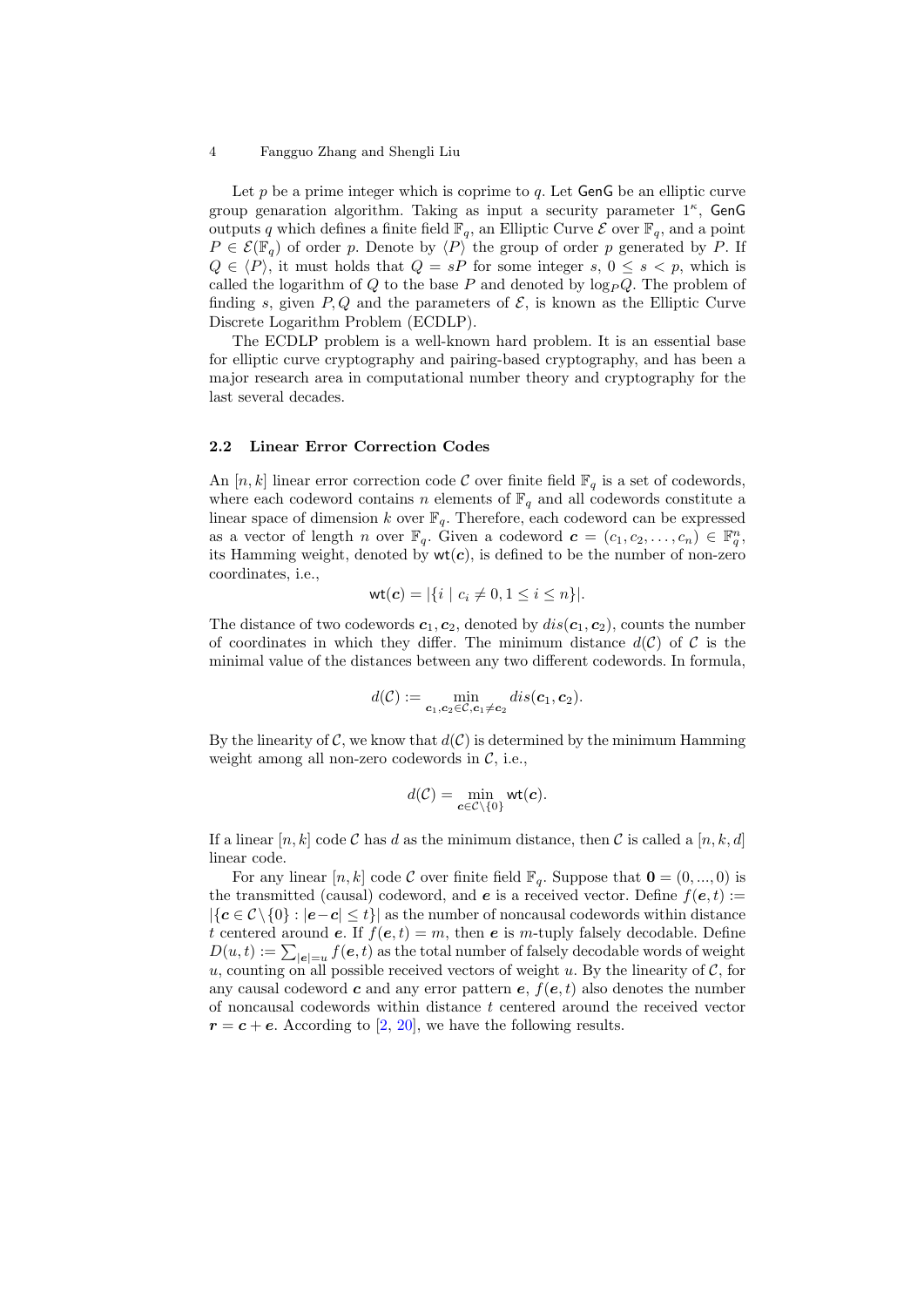**Theorem 1** ([\[2,](#page-20-4) [20\]](#page-21-12)). If  $|e| = u$ , then the average number of noncausal codewords in a decoding sphere of radius t over all error patterns of weight u is given by

$$
\bar{L}(u,t) = \frac{D(u,t)}{\binom{n}{u}(q-1)^u}.
$$

For an  $[n, k, d]$  RS code, Berlekamp and Ramsey proved that  $D(u, t) = \begin{pmatrix} d & b \\ d & d \end{pmatrix}$ t  $\binom{n}{n}$ d  $\bigg)$  (q− 1) if  $u + t = d$ , hence

$$
\bar{L}(u,t) = \frac{1}{(q-1)^{u-1}} \begin{pmatrix} n-u \\ t \end{pmatrix} \text{ if } u+t = n-k+1.
$$

#### 2.3 Algebraic-Geometry Codes and elliptic codes

Algebraic-Geometry (AG) Codes are linear error correction codes defined on algebraic curves. The first AG code was due to Goppa [\[11\]](#page-21-4) who proposed the so-called "Goppa Code". Algebraic-Geometry Codes can be viewed as generalizations of Reed-Solomon codes. Over the years, AG codes attracted much attention since some AG codes results in linear codes with parameters beating the Gilbert-Varshamov bound [\[11,](#page-21-4) [31,](#page-22-10) [33\]](#page-22-11).

Let  $\mathbb{F}_q$  be a finite field with q elements and X be an absolutely irreducible curve over  $\mathbb{F}_q$  of genus g. Let  $\mathbb{F}_q(\mathcal{X})$  denote the function field defined over  $\mathcal{X}$ .

A divisor D on a curve X is a formal sum of points  $D = \sum_{P} n_P P$  on the curve X, where  $n_P \in \mathbb{Z} \setminus \{0\}$  for a finite number of points on X. Here  $n_P$ denotes the multiplicity of the point  $P$  on the curve. The degree of a divisor  $D = \sum_{P} n_{P} P$  is defined as the sum of  $n_{P}$ , i.e.,  $deg(D) := \sum_{P} n_{P}$ . The support of a divisor  $supp(D)$  is the set of points with nonzero coefficients. A divisor is called effective if all coefficients are non-negative.

For each point  $P \in \mathcal{X}$  and any  $f \in \mathbb{F}_q(\mathcal{X}) \setminus \{0\}$ , we can abstract the notion of evaluation of f at P (denoted by  $v_P(f)$ ) by local parameter and discrete valuation function  $v_P : \mathbb{F}_q(\mathcal{X}) \to \mathbb{Z} \cup \{\infty\}$ . A point P is said to be a zero of multiplicity m if  $v_P(f) = m > 0$ , a pole of multiplicity  $-m$  if  $v_P(f) = m < 0$ ,

Any function  $f \in \mathbb{F}_q(\mathcal{X}) \setminus \{0\}$  can be associated with a so-called principal divisor. The principle divisor of  $f \in \mathbb{F}_q(\mathcal{X})$  is defined as  $div(f) := \sum_P v_P(f)P$ . According to [\[31\]](#page-22-10)(Theorem I.4.11), the degree of a principal divisor is always 0, i.e.,  $deg(div(f)) = 0$ .

Let  $G = \sum_P n_P P$  be any divisor of degree k on X. Denote by  $\mathcal{L}(G)$  all rational functions  $f \in \mathbb{F}_q(\mathcal{X})$  such that the divisor  $div(f)+G$  is effective, together with the zero function, i.e.,

<span id="page-4-0"></span>
$$
\mathcal{L}(G) := \{ f \mid div(f) + G \text{ is effective} \} \cup \{ 0 \}. \tag{1}
$$

By the Riemann-Roch theorem,  $\mathcal{L}(G)$  is a vector space over  $\mathbb{F}_q$  of finite dimension and its dimension is given by  $dim(\mathcal{L}(G)) := k - g + 1$ , where g is the genus of  $\mathcal{X}.$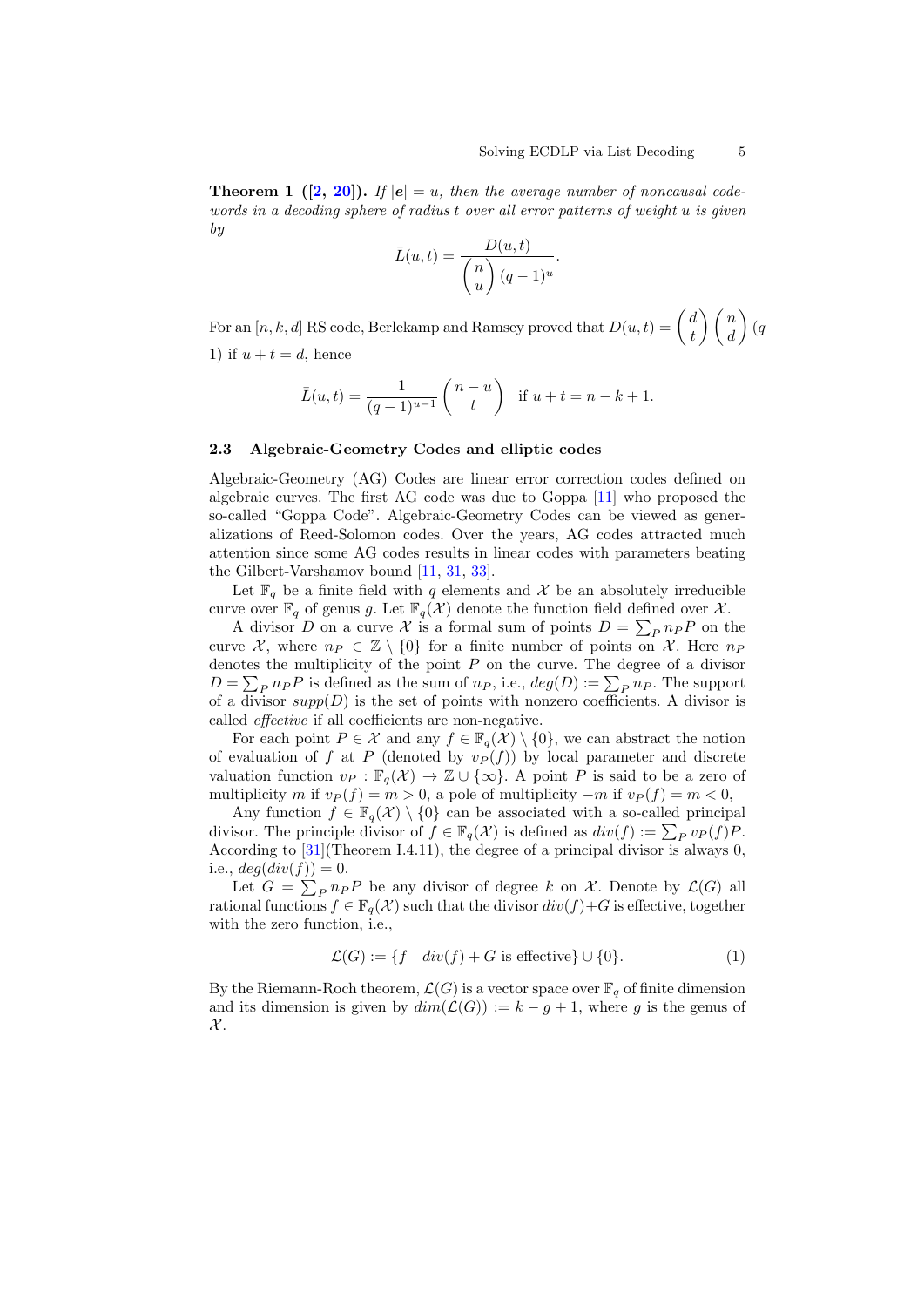Given an irreducible curve X and the function field  $\mathbb{F}_q(\mathcal{X})$  defined over X, let  $P_1, P_2, ..., P_n$  be distinct rational points on X. The *n* points determine a divisor  $D := P_1 + P_2 + \ldots + P_n$ . Let G be an arbitrary divisor on X such that  ${P_1, P_2, ..., P_n} \cap supp(G) = \emptyset$ . An AG code  $C(D, G)$  is defined by the following injective mapping  $ev : \mathcal{L}(G) \to \mathbb{F}_q^n$  with

$$
ev(f) := (f(P_1), f(P_2), \ldots, f(P_n))
$$

Hence  $\mathcal{C}(D, G)$  = image(ev). If  $G = \sum_P n_P P$  is a divisor of degree k, then  $\mathcal{C}(D, G)$  is an  $[n, k - g + 1, d]$  code over  $\mathbb{F}_q$  and  $d \geq n - k + 1 - g$ . The basic properties of AG codes can be found in [\[33,](#page-22-11) [31,](#page-22-10) [23\]](#page-21-13).

Elliptic Codes. Elliptic curves can be regarded as a special class of algebraic curves, they are algebraic curves with genus  $g = 1$ , hence Elliptic Codes are just AG codes constructed from elliptic curve. Let  $\mathcal E$  be an elliptic curve over  $\mathbb F_q$  and  $\mathbb{F}_q(\mathcal{E})$  be the elliptic function field. Recall that there exists an additive abelian group  $\mathcal{E}(\mathbb{F}_q)$  with the group operation defined by the "chord-and-tangent" rule on  $\mathcal E$ . As a result, principal divisors on elliptic curve  $\mathcal E$  satisfy the following property as shown in the following theorem.

<span id="page-5-1"></span>**Theorem 2.** [\[28\]](#page-21-14)[\[32\]](#page-22-9) Let  $\mathcal E$  be an elliptic curve over over  $\mathbb F_q$ . Let  $D = \sum_{P \in \mathcal E(\mathbb F_q)} n_P F$ be a divisor of  $\mathcal E$ . Then D is a principal divisor if and only if  $\sum_{P \in \mathcal E(\mathbb F_q)} n_P = 0$ and  $\sum_{P \in \mathcal{E}(\mathbb{F}_q)} n_P \cdot P = \mathcal{O}$ , where  $n_P \cdot P$  denotes the scalar multiplication over the Elliptic Curve group  $\mathcal{E}(\mathbb{F}_q)$  and the summation in  $\sum_{P \in \mathcal{E}(\mathbb{F}_q)} n_P \cdot P$  is implemented with the addition defined over group  $\mathcal{E}(\mathbb{F}_q)$ .

Given an elliptic curve  $\mathcal E$  defined over  $\mathbb F_q$ , and let  $\mathbb F_q(\mathcal E)$  be the elliptic function field. Let  $P_1, P_2, \ldots, P_n \in \mathcal{E}(\mathbb{F}_q)$ . Define  $D := P_1 + P_2 + \ldots + P_n$  be divisors on  $\mathcal E$ . Let G be another divisor on  $\mathcal E$  such that  $0 < deg(G) = k < n$  and  $supp(D) \cap supp(G) = \emptyset$ . The elliptic code  $C(D, G)$  is defined by G and D with

$$
\mathcal{C}(D,G) := \{ (f(P_1), \ldots, f(P_n)) \mid f \in \mathcal{L}(G) \} \subseteq \mathbb{F}_q^n,
$$

where  $\mathcal{L}(G)$  is defined in [\(1\)](#page-4-0).

The minimum distance of an [n, k] EC code is either  $d = n-k$  or  $d = n-k+1$ , as shown in [\[29\]](#page-21-5) [\[6\]](#page-20-0). If  $d = n - k$ , the EC code is a Maximum Distance Separable (MDS) code, otherwise it is an Almost MDS(AMDS) code.

An  $[n, k]$  EC code  $\mathcal{C}(D, G)$  is an AMDS code iff there exists k elements  $P_{i_1}, \ldots, P_{i_k} \in Supp(D)$  such that divisor

$$
P_{i_1} + \ldots + P_{i_k} - G
$$

is a principle divisor according to [\[29\]](#page-21-5) .

#### <span id="page-5-0"></span>2.4 List Decoding of Algebraic-Geometry Codes

In 1999, Guruswami and Sudan [\[12\]](#page-21-9) proposed a list decoding algorithm for both RS and AG codes. The algorithm is able to efficiently output a list of codewords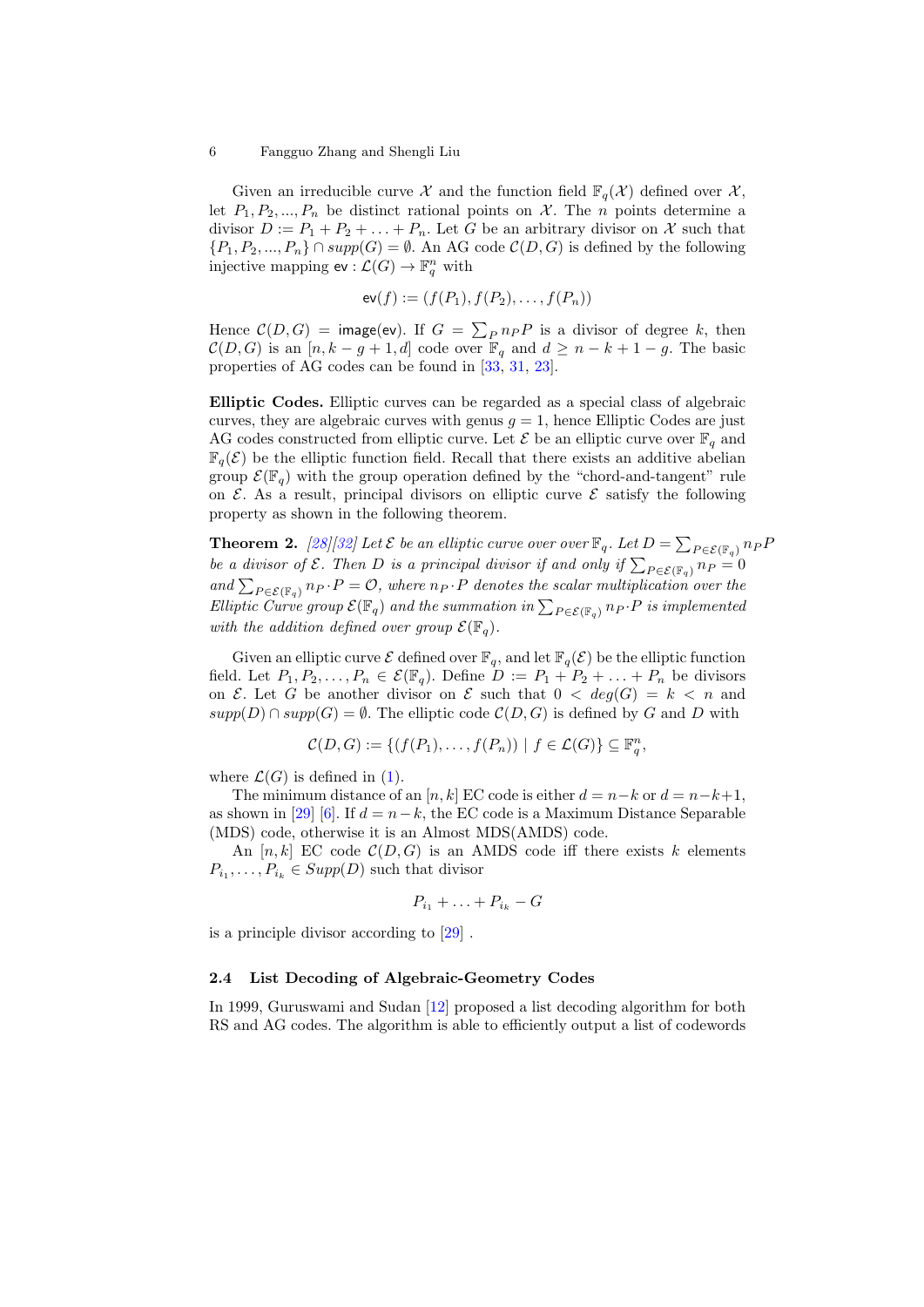which lie in the sphere of radius up to  $t = n -$ √ nk centered around the perturbed (noisy) codeword (i.e., received vector). More precisely, the list decoding algorithm ListDecode $(\mathcal{C}, \mathcal{r}, t)$  takes as input a linear  $[n, k]$  code  $\mathcal{C}$ , a received vector r and a parameter  $t \leq n - \sqrt{n}k$ , and it outputs a list of codewords whose Hamming distances to  $r$  are at most  $t$ .

Now we recall the Guruswami-Sudan list coding algorithm  $ListDecode(C, r, t)$ for an  $[n, k, d]$  AG-code  $\mathcal{C}_{\mathcal{L}}(D, G)$  [\[13\]](#page-21-15), where  $D = P_1 + P_2 + \ldots + P_n$  and G is a one-point divisor of a curve X of genus g, i.e.,  $G = \alpha Q$  and  $Q \notin supp(D)$ . Assume  $\alpha > 2g - 2$ , then  $dim(\mathcal{L}(\alpha Q)) = k = \alpha - g + 1$  by the Riemann-Roch theorem.

The Guruswami-Sudan list decoding consists of three steps: initialization, interpolation and root finding. We will give a brief (and basic) description of the algorithm. We refer the reader to [\[12\]](#page-21-9) and [\[13\]](#page-21-15) for details.

The Guruswami-Sudan List Decoding Algorithm: ListDecode $(C, r, t)$ . **Input:** An AG-code  $\mathcal{C}_{\mathcal{L}}(D, G)$  determined by Curve X over  $\mathbb{F}_q$  and divisors  $G = \alpha Q$  and D, a received vector  $\mathbf{r} = (r_1, \ldots, r_n)$  and an error bound t, which determines the maximal number of coordinates in which a codeword disagrees with vector  $r$  in order for the codeword to be included on the output list. **Output:** a list  $\Omega_r$  of codewords such that  $\text{dis}(r, c) \leq t$ .

### Initialization.

- 0.1  $\Omega_r := \emptyset$ .
- **0.2** Compute list decoding parameters l from n, t and g, where  $l \geq \alpha$ .
- **0.3** Fix a pole basis  $\{\phi_{j_1} : 1 \leq j_1 \leq l g + 1\}$  of  $\mathcal{L}(lQ)$  such that  $\phi_{j_1}$  has at most  $j_1 + g - 1$  poles at  $Q$ .
- **0.4** For each  $P_i$ ,  $1 \leq i \leq n$ , find a **zero basis**  $\{\psi_{j_3, P_i} : 1 \leq j_3 \leq l g + 1\}$ of  $\mathcal{L}(lQ)$  such that  $P_i$  is a zero of  $\psi_{j_3,P_i}$  with multiplicity (or at least)  $j_3 - 1$ .
- **0.5** Compute the set  $\{a_{P_i,j_1,j_3} \in \mathbb{F}_q : 1 \leq i \leq n, 1 \leq j_1, j_3 \leq l g + 1\}$  such that for every *i* and every  $j_1$ , we have  $\phi_{j_1} = \sum_{j_3} a_{P_i,j_1,j_3} \psi_{j_3,P_i}$ .
- **Interpolation.** Set  $s = \frac{l-g}{\alpha}$ . Find a nonzero polynomial  $H \in \mathcal{L}(lQ)[T]$  of the form

$$
H[T] = \sum_{j_2=0}^{s} \sum_{j_1=1}^{l-g+1-\alpha j_2} h_{j_1,j_2} \phi_{j_1} T^{j_2}.
$$

**Root Finding.** Find all roots  $h \in \mathcal{L}(\alpha Q)$   $\subset \mathcal{L}(lQ)$  of  $H[T]$ . For each h, check if  $h(P_i) = r_i$  for at least  $n - t$  values of  $i \in \{1, 2, ..., n\}$ , and if so, put h in  $\Omega_r$ .

Return  $\Omega_r$ .

## <span id="page-6-0"></span>3 Finding Minimum Weight Codewords Using List Decoding

By means of List Decoding with proper parameters, it is possible for us to find a minimum weight codeword. Beforehand, we introduce two lemmas. The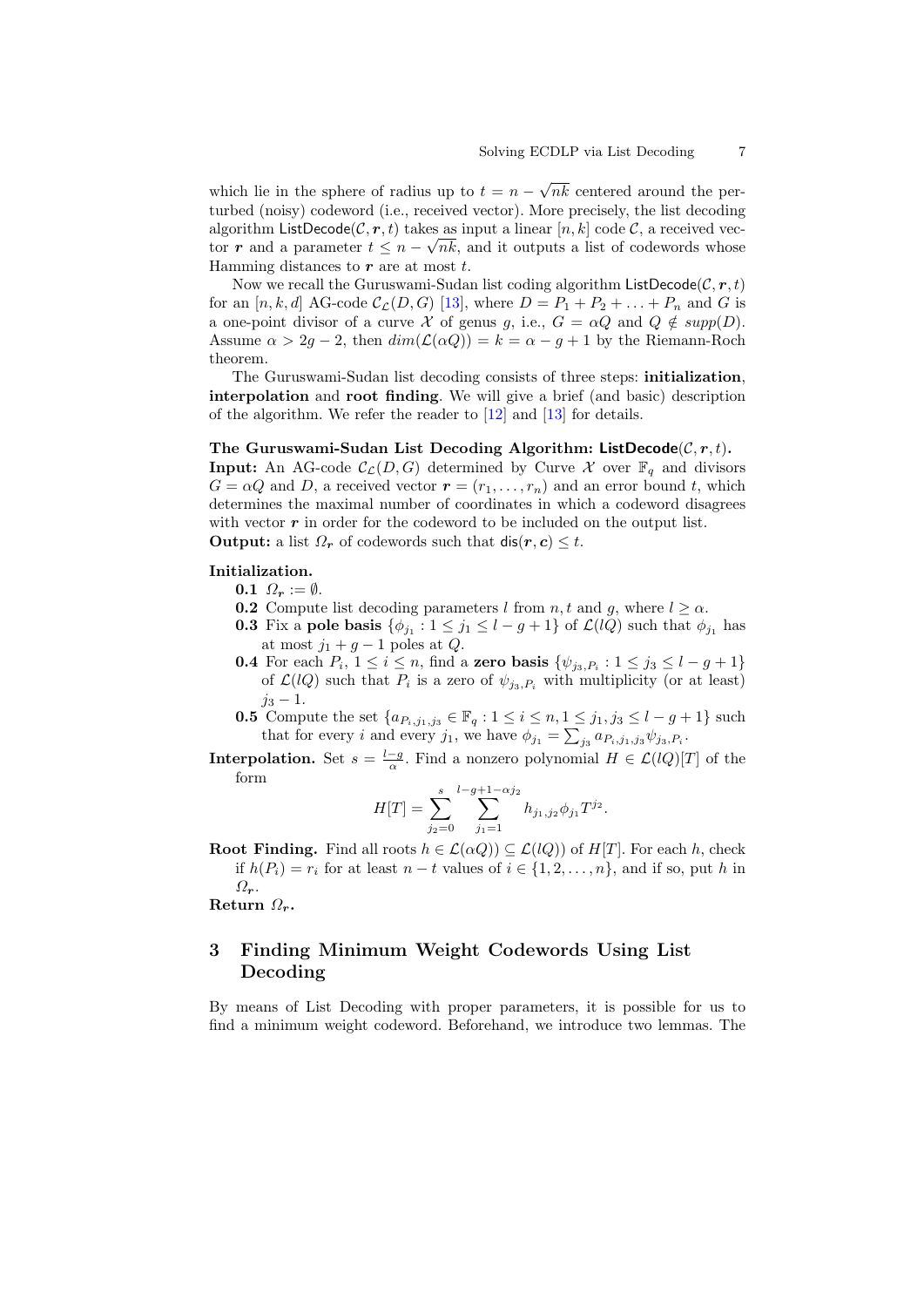first lemma tells us the property of list decoding when  $d = u + t$ , where d is the minimum distance of a  $[n, k]$  linear code, u is the number of errors in the received vector (i.e., the Hamming distance between the received vector and causal codeword is  $u$ ) and  $t$  is the error bound of list decoding. The second lemma analyzes the average number of falsely decodable (noncausal) codewords when  $d = u + t$  and  $u \leq t$ .

<span id="page-7-0"></span>**Lemma 1.** For any linear  $[n, k, d]$  code C, let  $c' = c + e$  be a received vector with causal codeword  $c \in \mathcal{C}$  and error vector  $e$  with  $\text{wt}(e) = u$ . Denote the output of the list decoding algorithm ListDecode( $C, c', t$ ) by set  $\Omega_{c'}$ .

- 1. If  $|\Omega_{c'} \setminus \{c\}| \geq 1$ , then for any codewords  $c_1 \in \Omega_{c'} \setminus \{c\}$ , it holds that  $dis(\mathbf{c}_1, \mathbf{c}) \leq u + t.$
- 2. If  $u + t = d$  and  $u \leq t$ , then either  $\Omega_{c'} = \{c\}$  or  $|\Omega_{c'}| \geq 2$ . If the latter case happens, then for all  $c_1 \in \Omega_{c'} \setminus \{c\}$ , we have  $\hat{c} = c - c_1$  is the minimum weight codeword.
- *Proof.* 1. List decoding algorithm  $ListDec(C, c', t)$  will output codewords in the sphere of radius t centered around c'. If  $|\Omega_{c'} \setminus \{c\}| \geq 1$ , we have that  $dis(\mathbf{c}_1, \mathbf{c}') \leq t$ . Together with the fact  $dis(\mathbf{c}, \mathbf{c}') = \mathsf{wt}(\mathbf{e}) = u$ , we have  $dis(\mathbf{c}, \mathbf{c}_1) \leq u + t$  by the triangle inequality.
- 2. If  $u \leq t$ , then  $dis(\mathbf{c}, \mathbf{c}') = u \leq t$ . As a result,  $\mathbf{c} \in \Omega_{\mathbf{c}'}$  always holds. The linearity of code C ensures that  $\hat{c} := c - c_1 \in C$ . Hence wt $(\hat{c}) \geq d$ . If  $u + t = d$ , then  $d \leq \text{wt}(\hat{c}) = dis(\mathbf{c}, \mathbf{c}_1) \leq u + t = d$ , which means  $\text{wt}(\hat{c}) = d$ and  $\hat{\mathbf{c}} = \mathbf{c} - \mathbf{c}_1$  is the minimum weight codeword.

Recall that  $\bar{L}(u, t)$  denotes the average number of noncausal codewords in a decoding sphere of radius t over all error patterns of weight u. In  $[2]$ , Berlekamp and Ramsey presents how to compute  $\bar{L}(u, t)$  for RS codes when  $u + t = d$  and  $u \leq t$  (see Theorem [1\)](#page-3-0). Now we can generalize this result to any  $[n, k, d]$  linear code. Specifically, we obtain  $\overline{L}(u, t)$  for elliptic codes when  $u + t = d$  and  $u \leq t$ .

<span id="page-7-2"></span>**Lemma 2.** For any  $[n, k, d]$  linear code in which the number of minimum weight codewords is  $\mu$ , the average number of noncausal codewords in a decoding sphere of radius t over all error patterns of weight u satisfies

<span id="page-7-1"></span>
$$
\bar{L}(u,t) = \frac{\mu \cdot \begin{pmatrix} d \\ t \end{pmatrix}}{\begin{pmatrix} n \\ u \end{pmatrix} (q-1)^u} \text{ if } u+t=d \text{ and } u \leq t. \tag{2}
$$

Specifically, for an  $[n, k]$  Elliptic Code  $\mathcal{C}(G, D)$  where G is a divisor of degree k and  $D = P_1 + P_2 + \ldots + P_n$ . If  $u + t = d$  and  $u \leq t$ , then

$$
\bar{L}(u,t) = \begin{cases}\n\frac{1}{(q-1)^{u-1}} \binom{n-u}{t} & \text{if } d = n-k+1; \\
\frac{\lambda \cdot \binom{u+t}{t}}{\binom{n}{u}^{(q-1)^{u-1}}} & \text{if } d = n-k,\n\end{cases}
$$
\n(3)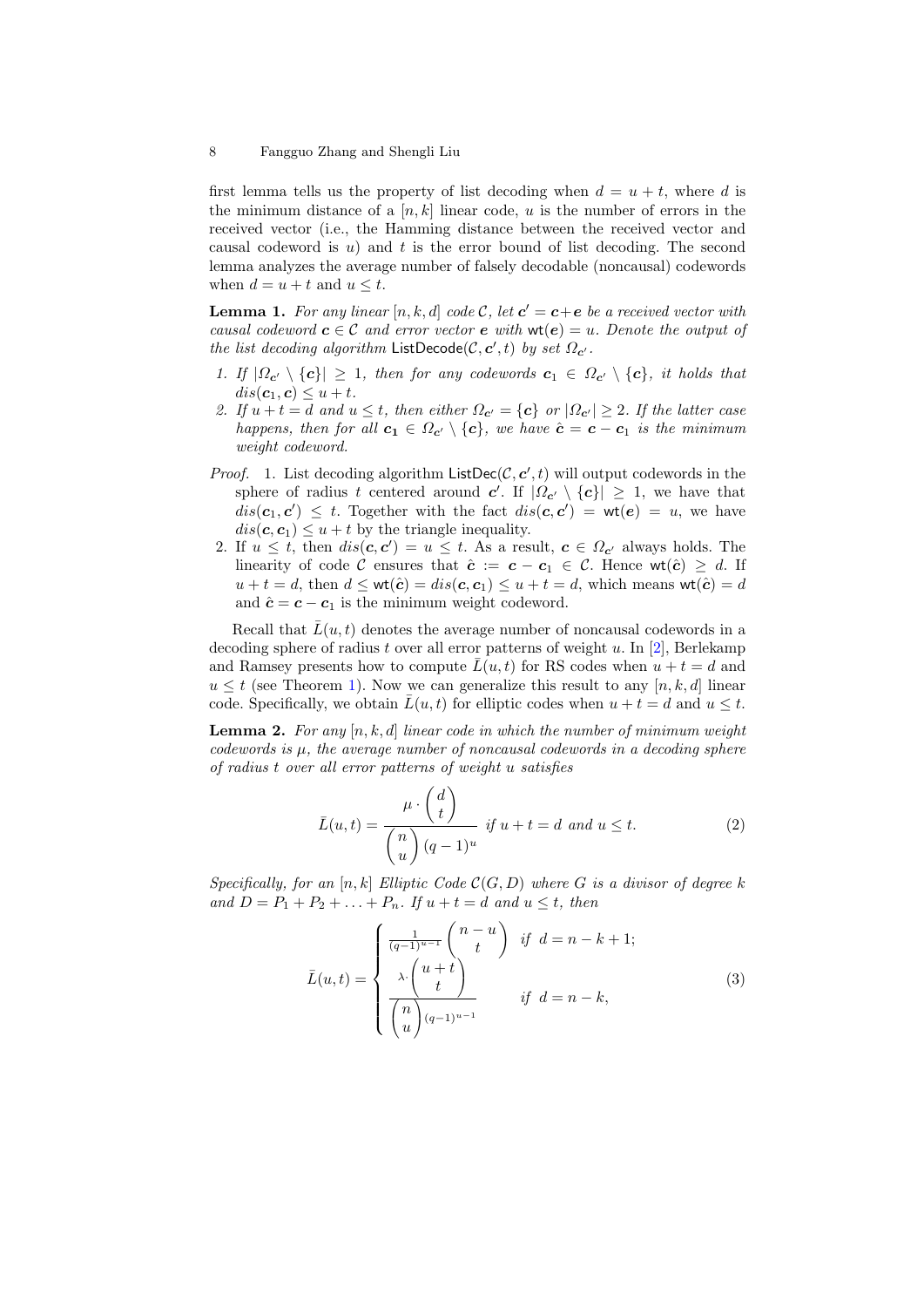where  $\lambda$  denotes the number of subsets  $\mathcal{J} = \{i_1, i_2, \ldots, i_k\} \subseteq \{1, 2, \ldots, n\}$  such that  $G - \sum_{j \in \mathcal{J}} P_j$  is a principal divisor.

*Proof.* Recall that if  $\mathbf{0} = (0, ..., 0)$  is the transmitted (causal) codeword, and e is a received vector, then  $f(e, t) := |\{c \in C \setminus \{0\} : |e - c| \leq t\}|$  counts the number of noncausal codewords within distance  $t$  centered around  $e$ . Meanwhile,  $\bar{L}(u,t) = \frac{\sum_{|e|=u} f(e,t)}{\sum_{h}}$  $\sqrt{ }$  $\mathcal{L}$ n u <sup>1</sup>  $(q-1)^u$ according to [\[20\]](#page-21-12).

By Lemma [1,](#page-7-0) if  $u + t = d$  and  $u \leq t$ , then either  $\Omega_e = \{0\}$  or  $|\Omega_e| \geq 2$ . If  $|\Omega_e| \geq 2$ , then we have the following facts.

- For each  $c_1 \in \Omega_e \setminus \{c\}$ , the codeword  $c_1$  is a noncausal codeword and it must be a codeword of minimum weight d.
- $-$  For each  $c_1 \in \Omega_e \backslash \{c\}$ , define  $e' = c_1 e$ , then  $e'$  is of weight t. Meanwhile the indices of ones in  $e$  and  $e'$  must be disjoint, i.e.,  $\{i \mid e_i = 1, i \in [n]\} \cap \{i \mid e'_i = 1\}$  $1, i \in [n]$  =  $\emptyset$ .

There might be many error patterns e resulting in the same codeword of minimum weight. For each codeword of minimum weight, there are exactly  $\int d$ t  $\Big) (=\int d$ u ) choices of **e** of weight u. If there are totally  $\mu$  codewords of minimum weight, then there are totally  $\mu \cdot \begin{pmatrix} d \\ d \end{pmatrix}$ t vector  $e$  of weight  $u$ , each of which exactly results in a noncausal codeword in its sphere.

Eq [\(2\)](#page-7-1) holds since there are totally  $\binom{n}{n}$ u  $\binom{q-1}{u}$  vectors of weight u.

For an [n, k] Elliptic Code, the minimal distance d is either  $n-k+1$  or  $n-k$ . If  $d = n - k + 1$ , then the Elliptic code is MDS code, the number of the minimal weight codewords is  $\begin{pmatrix} n \\ n \end{pmatrix}$ d  $\cdot(q-1)$ . Hence  $\bar{L}(u,t) =$  $\sqrt{2}$  $\mathcal{L}$ d t A.  $\cdot$  $\sqrt{2}$  $\mathcal{L}$ n d <sup>1</sup>  $\cdot$ <sup>(q-1)</sup>  $\sqrt{ }$ n  $\setminus$  $(q-1)^u$ =  $\sqrt{2}$  $\mathcal{L}$  $n - u$ t  $\setminus$  $\overline{1}$  $\frac{(q-1)^{u-1}}{(q-1)^{u-1}},$ 

 $\mathbf{I}$ 

u

which is consistent to the result for RS codes in [\[2\]](#page-20-4).

Now we consider the case of  $d = n - k$ . Given a subset  $\mathcal{J} = \{i_1, i_2, \ldots, i_k\} \subseteq$  $\{1, 2, \ldots, n\}$ , define a divisor as  $D' = \sum_{j \in J} P_j - G$ . If  $D'$  is a principal divisor, then there exists a function  $f \in \mathcal{L}(G)$  such that  $D' = div(f)$  due to the fact that  $D' + G$  is effective. For such an  $f \in \mathcal{L}(G)$ , we have  $f(P_{i_j}) = 0$  with  $j \in [k]$ . Consequently, the Hamming weight of the codeword  $\boldsymbol{c} = (f(P_{i_1}), f(P_{i_2}), \dots, f(P_{i_n}))$ is  $n-k$ , which suggests that  $\alpha \cdot c$  is a codeword of minimum weight for all  $\alpha \in \mathbb{F}_q^*$ . If there are  $\lambda$  subsets  $\mathcal{J} = \{i_1, i_2, \ldots, i_k\} \subseteq \{1, 2, \ldots, n\}$  such that  $\sum_{j \in \mathcal{J}} P_j - G_j$ is a principal divisor, then there are  $(q - 1)\lambda$  codewords of minimum weight.  $\sqrt{ }$  $\setminus$ 

Consequently  $\bar{L}(u, t) =$  $\mathcal{L}$ d t  $\cdot^{\lambda \cdot (q-1)}$  $\sqrt{2}$  $\mathcal{L}$ n u A.  $(q-1)^u$ according to Eq  $(2)$ .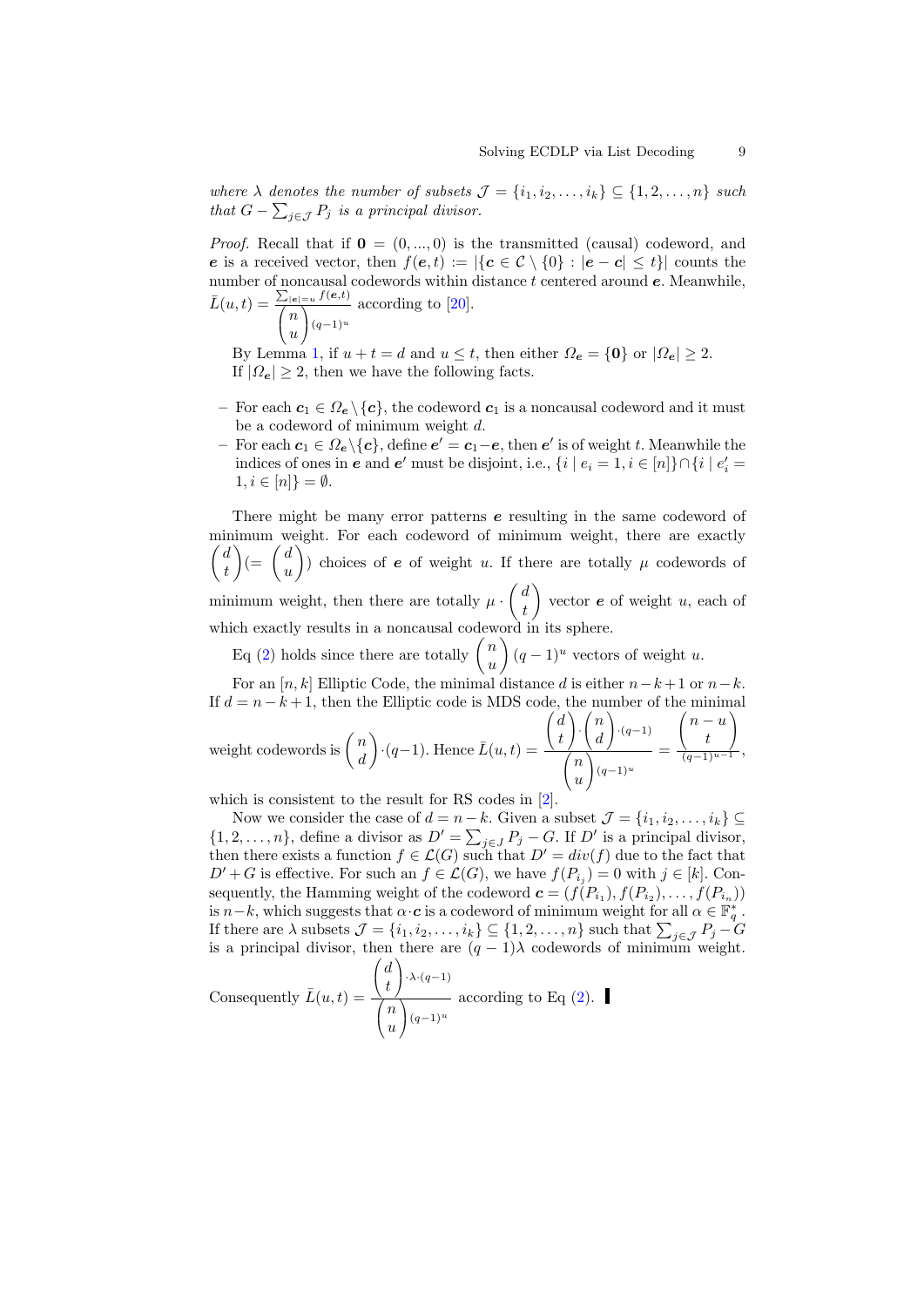Lemma [1](#page-7-0) suggests us a way of finding a codeword of minimum weight codeword. If the minimum distance d of  $\mathcal C$  is known, we can obtain such a codeword of minimum weight, as long as  $u + t = d$ ,  $u < t$  and the list decoding algorithm outputs a list of size at least two. According to this idea, we design an algorithm of finding minimum weight codewords for a code  $\mathcal C$  with unknown minimum distance d, as shown in the next subsection. Lemma [2](#page-7-2) helps us the analyze the success probability of the algorithm.

#### 3.1 How to Find Codewords of Minimum Weight

When the minimum distance  $d$  is unknown, the intuition is to try a guess  $d'$  of the minimum distance. Now we design an algorithm named FindCodeword which takes as input a guess  $d'$  of the minimum distance, an error weight  $u$  and a bound  $t_m$  of the decoding radius of List Decoding for code  $\mathcal{C}$ . Firstly, randomly choose a codeword  $c$  from  $\mathcal C$  and an random error of weight u. Compute the perturbed vector  $c' := c + e$ . Then invoke the List Decoding algorithm to decode the perturbed vector  $c'$  to output a list  $\Omega_{c'}$  of codewords . By linearity, for every  $c_i \in \Omega_{c'}$ ,  $c_i - c$  is a codeword of C. We hope that one of  $c_i - c$  is a minimum weight codeword. Below we describe the algorithm and then analyze the probability that the algorithm outputs such a minimum weight codeword.

## Algorithm FindCodeword $(C, u, d', t_m)$ :

**Input:** A [n, k] linear code C which is list-decodable up to  $t_m$  errors; two parameters  $u, d' \in \mathbb{Z}^+$  with  $u < t_m < d'$ .

**Output:** Abort symbol  $\perp$  or a codeword  $\hat{c} \in \mathcal{C}$ .

**Procedure:** 1. If  $d'-u>t_m$ , return  $\perp$ .

- 2. Randomly choose a codeword  $c \in \mathcal{C}$ .
	- 3. Randomly choose an error pattern **e** such that  $wt(e) = u$ . Compute  $c' := c + e$ . Set  $\Omega_{c'} := \emptyset$ .
	- 4. Invoke  $\Omega_{\mathbf{c}'} \leftarrow \mathsf{ListDecode}(\mathcal{C}, \mathbf{c}', d' u).$
	- 5. If  $\Omega_{c'} \setminus \{c\} = \emptyset$ , Return( $\perp$ ). Otherwise for each codeword  $c_i \in \Omega_{c'} \setminus \{c\}$ and compute  $\hat{\mathbf{c}}_i := \mathbf{c}_i - \mathbf{c}$ , where  $i = 1, 2, \dots, |\Omega_{\mathbf{c}'}| - 1$ .
	- 6. Choose  $\hat{c}$  of minimal weight from  $\{\hat{c}_1, \ldots, \hat{c}_{|\Omega_{\alpha'}|-1}\}.$
	- 7. Return $(\hat{c})$ .

According to [\[12\]](#page-21-9), the Guruswami-Sudan list decoding algorithm is applicable when  $t_m = n - \sqrt{nk}$ , and the complexity of ListDecode is  $O(\lambda^6 n^3)$  for any AG codes (here  $\lambda$  is the designed list size). The computational complexity of Algorithm FindCodeword $(C, u, d')$  is dominated by ListDecode, hence is of  $O(\lambda^6 n^3)$ as well. There are many works aiming to improve the computational complexity of Guruswami-Sudan list decoding algorithm. For example, Beelen et al. [\[1\]](#page-20-5) defined a general class of one-point algebraic-geometry codes and proposed a more efficient algorithm for the interpolation step in the Guruswami-Sudan list decoder and the complexity was improved to  $O(\lambda^5 n^2 \log^2(\lambda n) \log \log(\lambda n)).$ 

<span id="page-9-0"></span>Suppose that the minimum distance of the  $[n, k]$  code C is d. In the case of  $u \leq$  $d/2, d-u \leq t_m$ , we analyze the probability that Algorithm FindCodeword( $\mathcal{C}, u, d$ ) successfully outputs a codeword of minimum weight.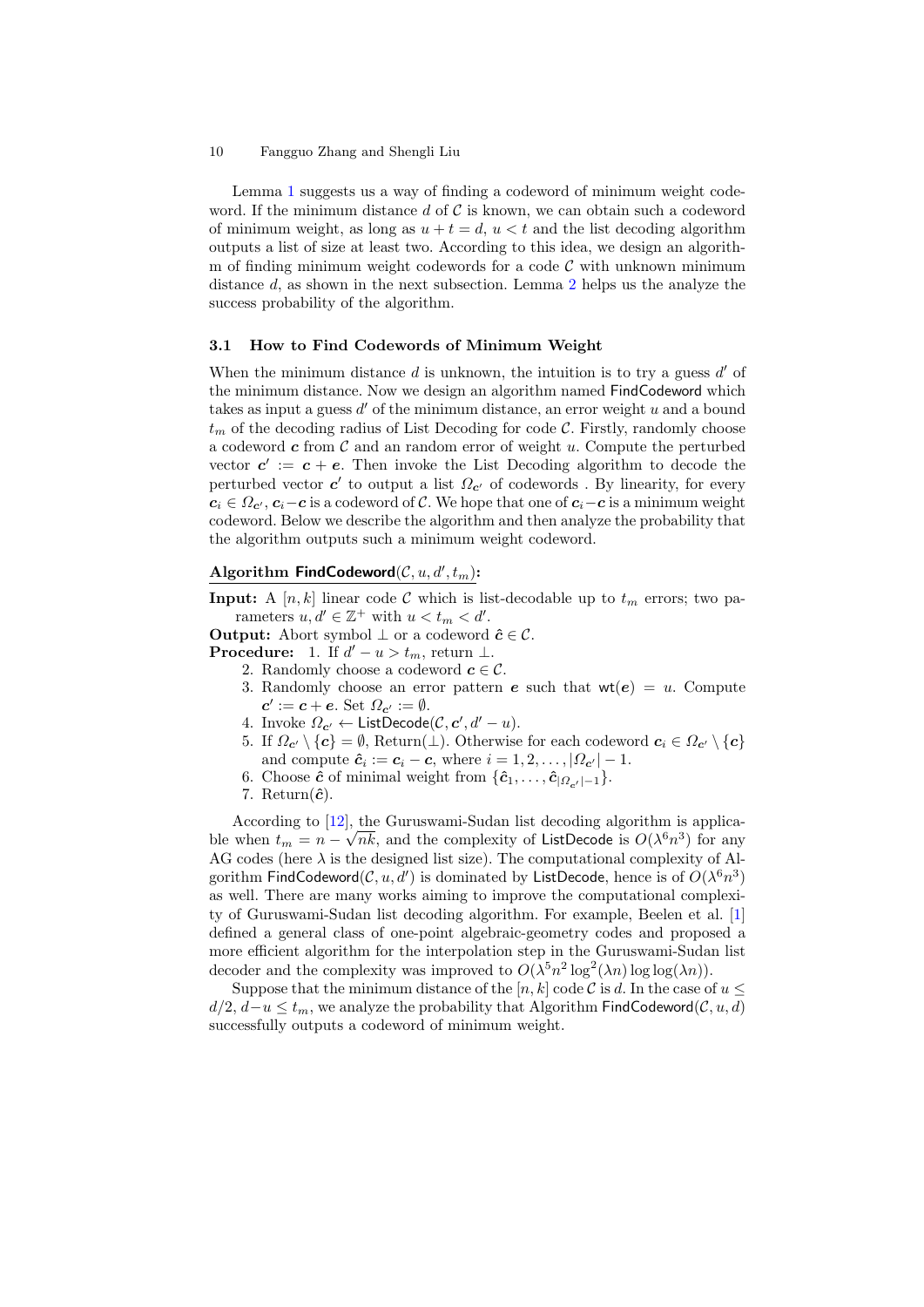**Theorem 3.** For a [n, k, d] linear code C, let  $\mu$  be the number of minimum weight codewords. If  $u \le d/2$  and  $d - u \le t_m$ , then

<span id="page-10-0"></span>
$$
\Pr\left[\hat{c} \leftarrow \text{FindCodeword}(\mathcal{C}, u, d, t_m) : \text{wt}(\hat{c}) = d\right] \approx \frac{\mu \cdot \begin{pmatrix} d \\ u \end{pmatrix}}{\begin{pmatrix} n \\ u \end{pmatrix} (q-1)^u},\tag{4}
$$

where  $\mu$  is the number of minimum weight codewords in  $\mathcal{C}$ .

Proof. It directly follows from Lemma [2.](#page-7-2)

#### 3.2 The Final Algorithm of Finding Minimal Weight Codewords

With a correct guess of d, Algorithm FindCodeword( $\mathcal{C}, u, d$ ) might be able to output a codeword of minimum weight with some probability (determined by [\(4\)](#page-10-0)) according to Theorem [3.](#page-9-0) So we will try to guess the distance with  $d' =$  $3, 4, \ldots, n - k + 1$ . Given a specific guess d' of the distance, we will invoke FindCodeword( $C, u, d'$ ) multiple times. This leads to our final algorithm of finding minimal weight codewords as shown below.

## Algorithm MinWeiCodeword $(C, \Gamma, t_m, T_m)$ :

**Input:** a  $[n, k]$  linear code C which is list-decodable with an unknown minimum distance d; A set  $\Gamma$  which is a subset of  $\{3, 4, \ldots, n - k + 1\}$ . We assume that the elements in  $\Gamma$  is in ascending order.  $t_m$  is the bound determined by the list decoding algorithm and  $T_m$  is the maximal number of invoking FindCodeword $(C, u, d')$ .

**Output:** abort symbol  $\perp$  or a codeword  $\hat{c} \in \mathcal{C}$ .  $\hat{\boldsymbol{c}} := \bot;$  wt $(\hat{\boldsymbol{c}}) := n$ For each  $d' \in \Gamma$  (taking d' in ascending order) For  $u = d' - t_m$  to  $\lfloor d'/2 \rfloor$ For  $i=1$  to  $\mathcal{T}_m$  $\hat{c}' \leftarrow \mathsf{FindCoderodeword}(\mathcal{C}, u, d', t_m);$ If  $wt(\hat{c}') < wt(\hat{c})$  then  $\hat{c} := \hat{c}'$ .

 $Return(\hat{c})$ 

For an  $[n, k, d]$  code C, as long as  $d \in \Gamma$ , the guess of d' takes the value of d sooner or later. In case of  $d' = d$ , the probability that Algorithm FindCodeword( $\mathcal{C}, u, d$ ) outputs a minimum weight codeword is given by [\(4\)](#page-10-0) ac-cording to Theorem [3.](#page-9-0) In MinWeiCodeword $(C, \Gamma, T_m)$ , there are  $T_m$  times of invocations of FindCodeword(C, u, d) and u can take values from  $d - t_m$  up to  $\lfloor d/2 \rfloor$ . Therefore, MinWeiCodeword successfully outputs a minimum distance codeword with probability at least

<span id="page-10-1"></span>
$$
\Pr\left[\hat{c} \leftarrow \text{MinWeighted } C, \{d\}, t_m, T_m\right) : \text{wt}(\hat{c}) = d\right]
$$
\n
$$
\geq 1 - \prod_{u=d-t_m}^{\lfloor d/2 \rfloor} \left( 1 - \frac{\mu \cdot \binom{d}{u}}{\binom{n}{u} (q-1)^u} \right)^{T_m} . \tag{5}
$$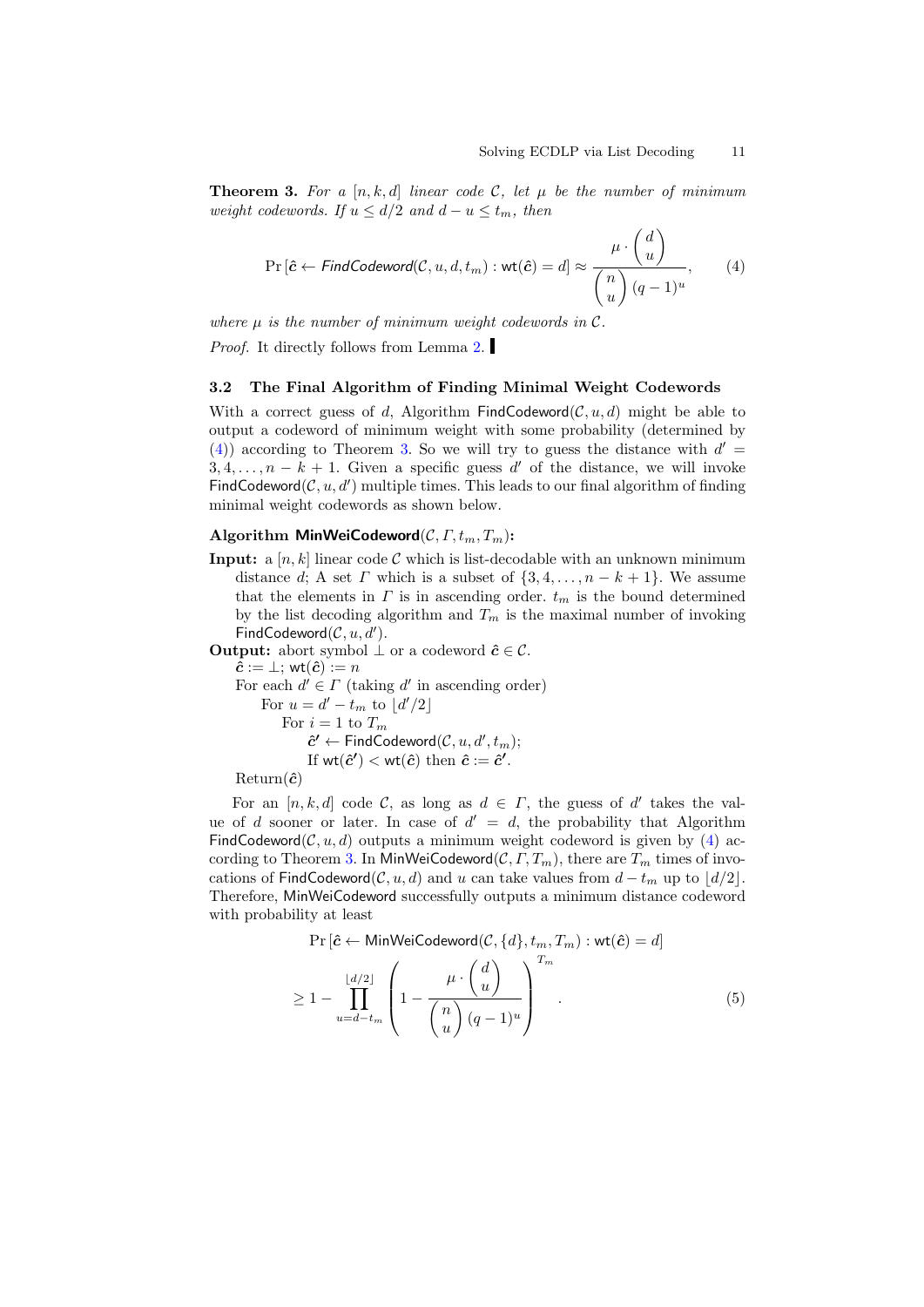If the minimum distance d of C is known, then we can set  $\Gamma = \{d\}$ , then MinWeiCodeword successfully outputs a minimum distance codeword with probability at least

<span id="page-11-1"></span>
$$
\Pr\left[\hat{c} \leftarrow \text{MinWeiCodeword}(\mathcal{C}, \{d\}, t_m, T_m) : \text{wt}(\hat{c}) = d\right] \approx 1 - \left(1 - \frac{\mu \cdot \begin{pmatrix} d \\ u \end{pmatrix}}{\begin{pmatrix} n \\ u \end{pmatrix} (q-1)^u} \right)^{T_m}
$$
\n(6)

.

This approach applies to all list decodable codes. For some linear  $[n, k, d]$ codes over  $\mathbb{F}_q$ , when the choices of  $n, k, d, q, t_m$  make [\(5\)](#page-10-1) noticeable, then it is possible for us to find a codeword of minimum weight in polynomial time with the help of Algorithm MinWeiCodeword $(C, \Gamma, t_m, T_m)$ .

For any list decodable  $[n, k, d]$  code, if we already know d or have a correct guess of d, Algorithm FindCodeword $(C, u, d)$  might be able to output a codeword of minimum weight with some probability (determined by [\(4\)](#page-10-0)).

Due to the fact that  $d = u + t$ , given d we can always choose u as small as possible to make the probability in [\(4\)](#page-10-0) bigger, as long as  $t = d - u$  is allowable in the list decoding algorithm. For AG code, The Guruswami-Sudan list decoding √ algorithm can make t up to be  $t_m = \lceil n - \sqrt{nk} \rceil$  (This bound is called by GS bound or Johnson bound).

If new development on list decoding makes  $t_m$  exceed the current bound of  $\lceil n - \sqrt{n}k \rceil$ , then Algorithm FindCodeword $(\mathcal{C}, u, d)$  will become more efficient by setting smaller values for  $u$ . For example, if we have an efficient list decoding algorithm to correct the maximum fraction of errors, i.e.,  $t_m = n - k$  (this is called by the Singleton bound) for some codes, then the codeword of minimum weight of these such codes can be efficiently computed using Algorithm FindCodeword $(C, u, d)$ .

There do exist some codes, such as Folded Reed-Solomon Codes or Folded AG codes, that achieve or approach Singleton bound of  $t_m = n-k$  for every code rate  $k/n$  [\[14,](#page-21-16) [15,](#page-21-17) [24\]](#page-21-18). However, it seems impossible for elliptic codes to have effective list decoding algorithm to achieve or approach the Singleton bound, otherwise  $P = \mathcal{NP}$  is proved (due to the fact that the minimum distance problem of elliptic codes is NP-hard under  $\mathbb{RP}\text{-reduction}[4]$  $\mathbb{RP}\text{-reduction}[4]$ !

### <span id="page-11-0"></span>3.3 Instantiation from elliptic code  $\mathcal{C}[G, D]$

Now we employ MinWeiCodeword( $\mathcal{C}, \Gamma = \{n - k\}, T_m)$  to find minimum weight codewords of an [n, k, d] elliptic code  $C[G, D]$  with  $d = n - k$  (recall that it is an easy problem if  $d = n - k + 1$ . The essential step is the invocation of Guruswami-Sudan list decoding algorithm. Now we show the implementation of Guruswami-Sudan list decoding for one-point elliptic codes (as far as we know, no work is available suggesting the concrete implementations of Guruswami-Sudan list decoding for EC codes).

For an elliptic curve  $\mathcal E$  defined over  $\mathbb F_q$ , let  $G = k\mathcal O$  be a divisor of degree k and  $D = P_1 + P_2 + \ldots + P_n$  where  $P_i$ 's are rational points over  $\mathcal{E}$ . Then  $\mathcal{C}(G, D)$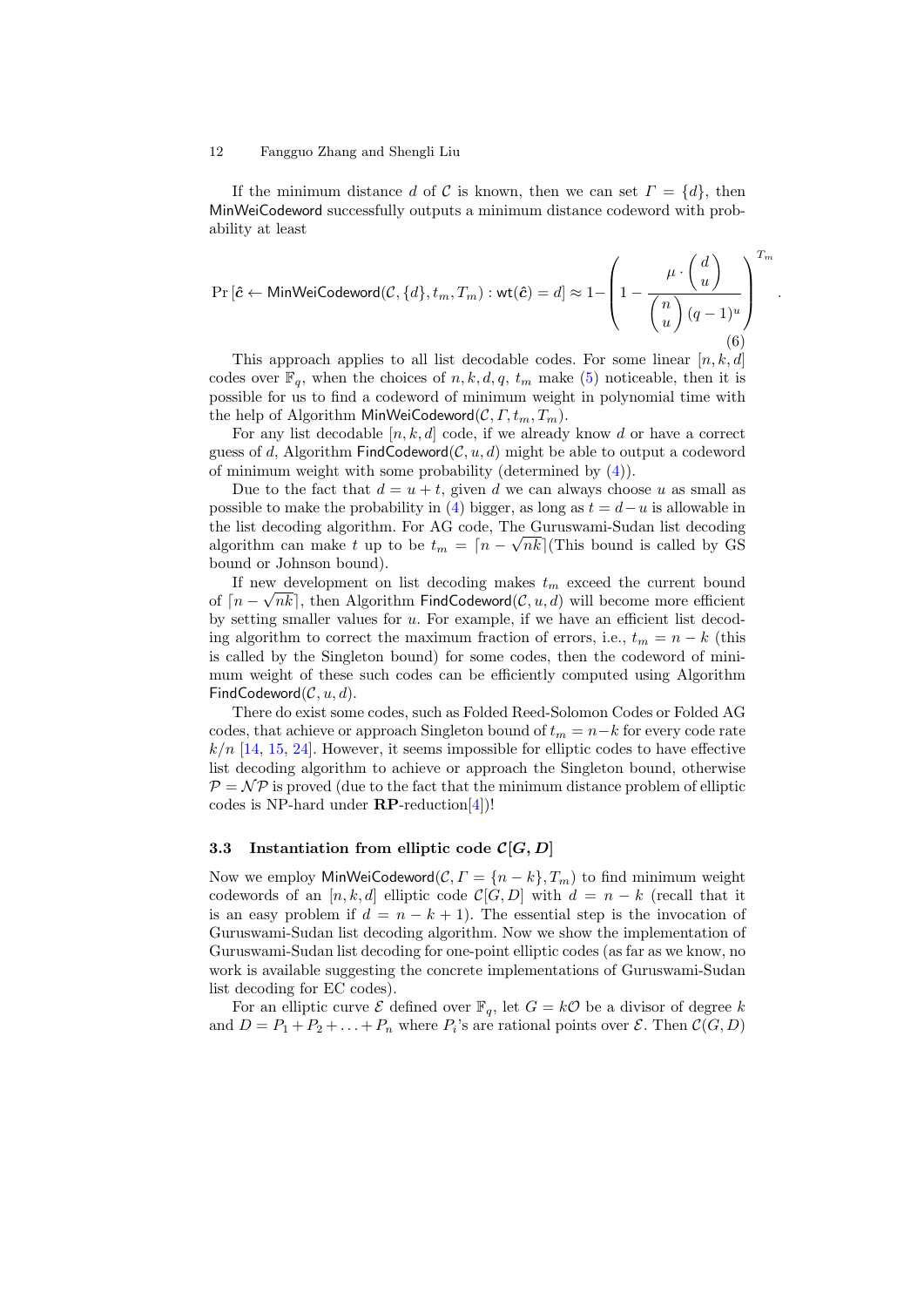is an elliptic code. The first and important step of the Guruswami-Sudan list decoding algorithm for elliptic codes is finding out two types basis of  $\mathcal{L}(l\mathcal{O})$ : the pole basis and zero basis.

It is easy to obtain the **pole basis** of  $\mathcal{L}(l\mathcal{O})$ , which is  $\{\phi_1, \phi_2, ..., \phi_l\}$  :=  $\{1, x, y, x^2, xy, x^3, x^2y, \dots, x^iy^j \mid j = 0 \text{ or } 1, 2i + 3j = l\}.$ 

For each  $P_i$ ,  $1 \leq i \leq n$ , we will find a **zero basis**  $\{\psi_{j_3, P_i} : 1 \leq j_3 \leq l\}$ of  $\mathcal{L}(lO)$  such that  $P_i$  is a zero of  $\psi_{j_3,P_i}$  with multiplicity (or at least)  $j_3-1$ . Consider the principle divisor

$$
div(f_{m,P_i}) = mP_i + (-m \cdot P_i) - (m+1)\mathcal{O}.
$$

If  $m < l$ , then  $div(f_{m,P_i}) + l\mathcal{O}$  is effective, hence  $div(f_{m,P_i}) \in \mathcal{L}(l\mathcal{O})$ . Meanwhile,  $P_i$  is a zero of  $div(f_{m,P_i})$  with multiplicity m. Set

$$
\psi_{1,P_i} = 1, \psi_{2,P_i} = div(f_{1,P_i}), ..., \psi_{l,P_i} = div(f_{l-1,P_i}),
$$

then for point  $P_i$ , we obtain a **zero basis** of  $\mathcal{L}(l\mathcal{O})$ . To compute the rational function  $f_{m,P_i}$  from the divisor  $mP_i + (-m \cdot P_i) - (m+1)\mathcal{O}$ , we can use the method described in [\[22\]](#page-21-19) and Chapter 11 in [\[35\]](#page-22-12). Note that  $\{\phi_i\}$  and  $\{\psi_{j_3,P_i}\}$  are all the bases of vector spaces  $\mathcal{L}(l\mathcal{O})$ , so it is easy to get the set  $\{a_{P_i,j_1,j_3} \in \mathbb{F}_q : 1 \leq j \leq r\}$  $i \leq n, 1 \leq j_1, j_3 \leq l$  such that for every  $i$  and every  $j_1, \phi_{j_1} = \sum_{j_3} a_{P_i, j_1, j_3} \psi_{j_3, P_i}$ holds. The **Interpolation** step and the **Root finding** step just follow the the original algorithm shown in subsection [2.4.](#page-5-0)

We show an implementation for an elliptic code via Magma[\[19\]](#page-21-20). Here is an example.

The finite field is  $\mathbb{F}_{127}$ , The elliptic curve (over  $\mathbb{F}_{127}$ ) is  $\mathcal{E}: y^2 = x^3 - 3x + 72$ . The order of  $\mathcal{E}(\mathbb{F}_{127})$  is 137.

Let  $P = (44, 65)$  be a random point of  $\mathcal{E}$ . Obviously  $\langle P \rangle = \mathcal{E}(\mathbb{F}_{127})$ . Let  $\mathcal{O}$ the infinite point. Then  $131P = \mathcal{O}$ .

Set divisor  $G := 4\mathcal{O}$ , and divisor  $D := P_1 + P_2 + \ldots + P_{20}$  with  $supp(D) =$  ${P_1 = P, P_2 = (50, 9), P_3 = (49, 90), P_4 = (105, 83), P_5 = (74, 43), P_6 =$  $(114, 94), P_7 = (120, 125), P_8 = (40, 43), P_9 = (112, 60), P_{10} = (36, 97), P_{11} =$  $(10, 91), P_{12} = (126, 70), P_{13} = (108, 126), P_{14} = (2, 57), P_{15} = (14, 19), P_{16} =$  $(46, 49), P_{17} = (90, 87), P_{18} = (7, 93), P_{19} = (54, 23), P_{20} = (36, 30)$ . We get an [n, k] Algebraic Geometric Code  $\mathcal{C}[G, D]$  with  $n = 20, k = 4$ .

According to [\[13,](#page-21-15) [12\]](#page-21-9), set  $l := 31$  in the Guruswami-Sudan list decoding algorithm for above  $[n, k] = [20, 4]$  elliptic codes. It is easy to see that

$$
\{\phi_1, \phi_2, ..., \phi_{31}\} = \{1, x, y, x^2, xy, x^3, x^2y, ..., x^{15}, x^{14}y\}
$$

is a **pole basis** of  $\mathcal{L}(31\mathcal{O})$ .

For each point  $P_i$ , we can obtain a **zero basis** of  $\mathcal{L}(l\mathcal{O})$  using follows Magma code:

for j:=1 to l do T, ZB[j+1]:=IsPrincipal(j\*Divisor(P\_i)+Divisor((-j)P\_i)-(j+1)\*Divisor(O)); end for;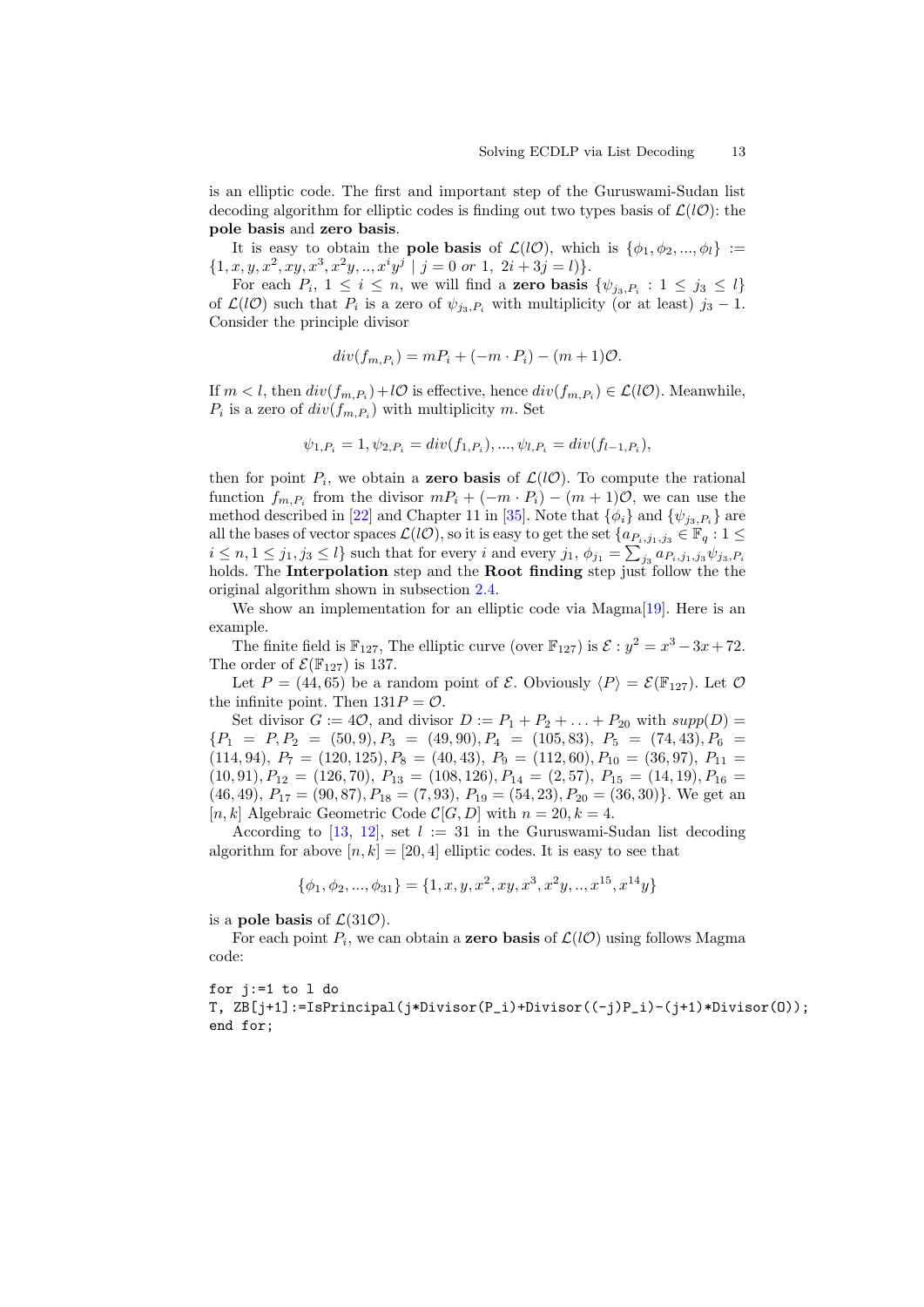```
In this way, we obtain 20 zero-bases of of \mathcal{L}(31\mathcal{O}). For example, a zero basis
for P_{20} = (36, 30) is
{1}x + 91,y + 94x + 1580y + 38x^{2} + 85x + 29,(41x + 27)y + 88x^{2} + 112x + 25,(124x + 91)y + 7x^3 + 62x^2 + 86x + 45,(x^{2} + 48x + 75)y + 40x^{3} + 74x^{2} + 112x + 32,(114x<sup>2</sup> + 26x + 99)y + 34x<sup>4</sup> + 29x<sup>3</sup> + 125x<sup>2</sup> + 107x + 92,(30x<sup>3</sup> + 33x<sup>2</sup> + 86x + 113)y + 33x<sup>4</sup> + 28x<sup>3</sup> + 59x + 61,(30x<sup>3</sup> + 99x<sup>2</sup> + 82x + 24)y + 114x<sup>5</sup> + 121x<sup>4</sup> + 119x<sup>3</sup> + 10x<sup>2</sup> + 89x + 78,(8x<sup>4</sup> + 46x<sup>3</sup> + 41x<sup>2</sup> + 46x + 105)y + 66x<sup>5</sup> + 115x<sup>4</sup> + 122x<sup>3</sup> + 31x<sup>2</sup> + 15x + 11,(35x<sup>4</sup> + 116x<sup>3</sup> + 55x<sup>2</sup> + 29x + 72)y + 91x<sup>6</sup> + 89x<sup>5</sup> + 18x<sup>4</sup> + 31x<sup>3</sup> + 100x<sup>2</sup> + 37x + 38,(55x<sup>5</sup> + 49x<sup>4</sup> + 102x<sup>3</sup> + 72x<sup>2</sup> + 32x + 82)y + 119x<sup>6</sup> + 69x<sup>5</sup> + 55x<sup>4</sup> + 87x<sup>3</sup> + 125x<sup>2</sup> + 3x + 95,(80x^5 + 20x^4 + 51x^3 + 51x^2 + 39x + 48)y + 117x^7 + 57x^6 + 71x^5 + 40x^4 + 90x^3 + 59x^2 + 103x + 73(106x<sup>6</sup> + 105x<sup>5</sup> + 17x<sup>4</sup> + 85x<sup>3</sup> + 92x<sup>2</sup> + 107x + 13)y + 59x<sup>7</sup> + 126x<sup>6</sup> + 34x<sup>5</sup> + 118x<sup>4</sup> + 5x<sup>3</sup> + 59x<sup>2</sup> + 9x + 83,(83x^6 + 100x^5 + 56x^4 + 99x^3 + 7x^2 + 26x + 11)y + 15x^8 + 53x^7 + 39x^6 + 101x^5 + 80x^4 + 3x^3 + 27x^2 + 95x + 7(32x^7 + 109x^6 + 91x^5 + 16x^4 + 66x^3 + 32x^2 + 52x + 54)y + 63x^8 + 126x^7 + 26x^6 + 87x^5 + 40x^4 + 42x^3 + 109x^2 + 112x + 40(119x<sup>7</sup> + 10x<sup>6</sup> + 111x<sup>5</sup> + 45x<sup>4</sup> + x<sup>3</sup> + 40x<sup>2</sup> + 53x + 26)y + 10x<sup>9</sup> + 56x<sup>8</sup> + 108x<sup>7</sup> + 80x<sup>6</sup> + 58x<sup>5</sup> + 56x<sup>4</sup> + 101x<sup>3</sup> + 58x<sup>4</sup> + 101x<sup>3</sup> + 58x<sup>4</sup> + 101x<sup>3</sup> + 58123x^2 + 43x + 28,(21x^8 + 61x^7 + 78x^6 + 58x^5 + 114x^4 + 28x^3 + 95x^2 + 54x + 45)y + 63x^9 + 111x^8 + 119x^7 + 9x^6 + 88x^5 + 123x^4 +112x^3 + 44x^2 + 86x + 111,(29x^8 + 21x^7 + 115x^6 + 75x^5 + 98x^4 + 13x^3 + 5x^2 + 21x + 1)y + 46x^{10} + 69x^9 + 80x^8 + 18x^7 + x^6 + 81x^5 + 60x^4 +100x^3 + 126x^2 + 29,
(64x^9 + 106x^8 + 38x^7 + 30x^6 + 20x^5 + 110x^4 + 87x^3 + 61x^2 + 16x + 84)y + 79x^{10} + 15x^9 + 10x^8 + 9x^7 + 123x^6 +104x^5 + 73x^4 + 73x^3 + 126x^2 + 65x + 103(57x^9 + 80x^8 + 41x^6 + 52x^5 + 102x^4 + 81x^3 + 5x^2 + 92x + 26)y + 45x^{11} + 86x^{10} + 114x^9 + 103x^8 + 95x^7 + 11x^6 +58x^5 + 50x^4 + 3x^3 + 116x^2 + 48x + 34,(114x^{10} + 3x^9 + 15x^8 + 117x^7 + 116x^6 + 72x^5 + 16x^4 + 57x^3 + 83x^2 + 31x + 118)y + 2x^{11} + 33x^{10} + 74x^9 + 20x^8 +112x^{7} + x^{6} + 83x^{5} + 78x^{4} + 55x^{3} + 69x^{2} + 47x + 67,(108x<sup>10</sup> + 64x<sup>8</sup> + 14x<sup>7</sup> + 95x<sup>6</sup> + 67x<sup>5</sup> + 99x<sup>4</sup> + 113x<sup>3</sup> + 124x<sup>2</sup> + 35x + 101)y + 59x<sup>12</sup> + 5x<sup>11</sup> + 34x<sup>10</sup> + 2x<sup>9</sup> + 33x<sup>8</sup> +95x^{7} + 112x^{6} + 65x^{5} + 69x^{4} + 33x^{3} + 119x^{2} + 111x + 104(104x^{11} + 125x^{10} + 109x^9 + 23x^8 + x^7 + 32x^6 + 2x^5 + 90x^4 + 5x^3 + 7x^2 + 44x + 95)y + 7x^{12} + 103x^{11} + 74x^{10} +88x^{9} + 81x^{8} + 83x^{7} + 124x^{6} + 116x^{5} + 39x^{4} + 91x^{3} + 120x^{2} + 29x + 39(25x^{11} + 41x^{10} + 58x^9 + 17x^8 + 77x^7 + 43x^6 + 90x^5 + 99x^4 + 109x^3 + 58x^2 + 30x + 14)y + 80x^{13} + 97x^{12} + 93x^{11} +126x^{10} + x^9 + 66x^8 + 93x^7 + 60x^6 + 58x^5 + 112x^4 + 60x^3 + 29x^2 + 22x + 27(19x^{12} + 101x^{11} + 56x^{10} + 94x^9 + 121x^8 + 60x^7 + 88x^6 + 41x^5 + 42x^4 + 71x^3 + 25x^2 + 21x + 35)y + 4x^{13} + 29x^{12} +101x^{11} + 119x^{10} + 81x^9 + 110x^8 + 122x^7 + 97x^6 + 46x^5 + 121x^4 + 51x^3 + 23x^2 + 15x + 75(45x^{12} + 34x^{11} + 30x^{10} + 65x^{9} + 111x^{8} + 11x^{7} + 96x^{6} + 62x^{5} + 123x^{4} + 59x^{3} + 39x^{2} + 82x + 94)y + 117x^{14} +38x^{13} + 119x^{12} + 123x^{11} + 123x^{10} + 107x^9 + 122x^8 + 80x^7 + 23x^6 + 41x^5 + 112x^4 + 58x^3 + 120x^2 + 25x + 70(60x^{13} + 45x^{12} + 77x^{11} + 54x^{10} + 49x^9 + 123x^8 + 103x^7 + 51x^6 + 91x^5 + 90x^4 + 37x^3 + 82x^2 + 115x + 119)y +77x^{14} + 62x^{13} + 20x^{12} + 58x^{11} + 44x^{10} + 24x^9 + 34x^8 + 59x^7 + 77x^6 + 75x^5 + 34x^4 + 99x^3 + 9x^2 + 25x(10x^{13} + 29x^{12} + 43x^{11} + 120x^{10} + 37x^9 + 114x^8 + 57x^7 + 53x^6 + 112x^5 + 94x^4 + 60x^3 + 47x^2 + 77x + 7)y + 49x^{15} +40x^{14} + 112x^{13} + 78x^{12} + 30x^{11} + 116x^{10} + 5x^9 + 61x^8 + 39x^7 + 68x^6 + 28x^5 + 5x^4 + 108x^3 + 33x^2 + 62x + 29
```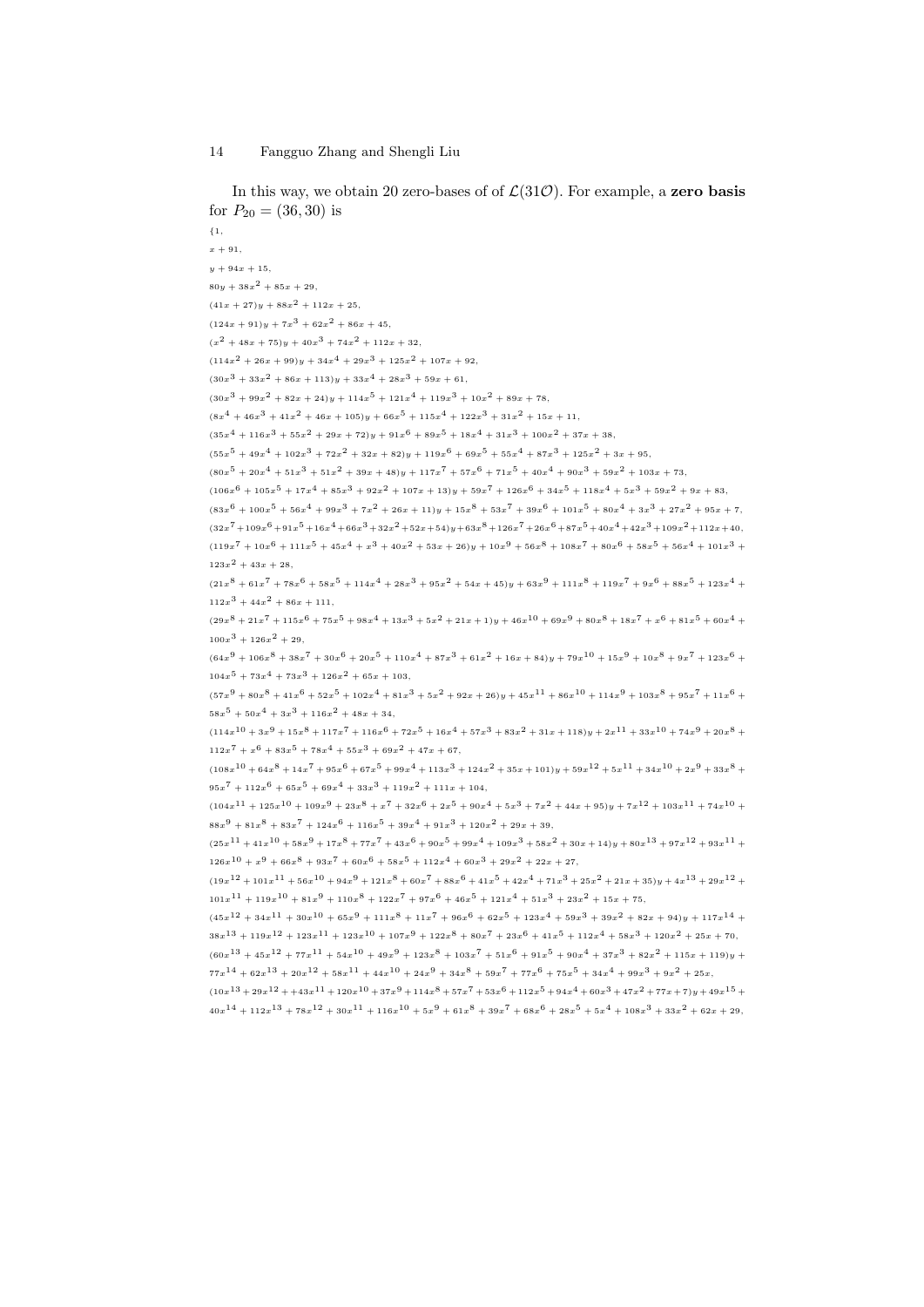$(47x^{14} + 16x^{13} + 81x^{12} + 25x^{11} + 36x^{10} + 119x^9 + 107x^8 + 120x^7 + 30x^6 + 72x^5 + 28x^4 + 125x^3 + 95x^2 + 35x + 117)y +$  $60x^{15} + 102x^{14} + x^{13} + 85x^{12} + 113x^{11} + 59x^{10} + x^9 + 53x^8 + 108x^7 + 99x^6 + 13x^5 + 98x^4 + 60x^3 + 27x^2 + 122x + 98$  $(54x^{14} + 118x^{13} + 10x^{12} + 108x^{11} + 54x^{10} + 120x^9 + 67x^8 + 118x^7 + 6x^6 + 65x^5 + 74x^4 + 16x^3 + 95x^2 + 82x +$  $119)y + 10x^{16} + 20x^{15} + 76x^{14} + x^{13} + 54x^{12} + 88x^{11} + 6x^{10} + 102x^9 + 74x^8 + 96x^7 + 73x^6 + 110x^5 + 76x^4 +$  $62x^3 + 106x^2 + 119x + 15$ 

Now we assume that the received vector is

 $r = (24, 29, 87, 42, 99, 57, 25, 97, 49, 64, 58, 31, 97, 8, 120, 122, 34, 36, 64, 95).$ 

Then we can construct a nonzero polynomial  $H(T) \in \mathcal{L}(\mathcal{U})[T]$  using the **pole basis**, all the **zero basis** for each  $P_i$  and  $r$ , where

 $H(T) = (52x^{14} + 56x^{13} + 44x^{12} + 94x^{11} + 107x^{10} + 75x^9 + 96x^8 + 35x^7 + 23x^6 + 77x^5 + 118x^4 + 3x^3 + 61x^2 + 27x +$  $89)$ y+112x<sup>16</sup>+119x<sup>15</sup>+83x<sup>14</sup>+102x<sup>13</sup>+4x<sup>12</sup>+8x<sup>11</sup>+111x<sup>10</sup>+74x<sup>9</sup>+13x<sup>8</sup>+90x<sup>7</sup>+33x<sup>6</sup>+110x<sup>5</sup>+51x<sup>4</sup>+116x<sup>3</sup>+  $111x^2 + 18x + 77 + ((43x^{12} + 93x^{11} + 118x^{10} + 92x^9 + 8x^8 + 61x^7 + 25x^6 + 91x^5 + 25x^4 + 88x^3 + 109x^2 + 119x + 82)y +$  $81x^{14} + 47x^{13} + 61x^{12} + 47x^{10} + 27x^9 + 50x^8 + 36x^7 + 55x^6 + x^5 + 31x^4 + 60x^3 + 87x^2 + 65x + 90)T + ((81x^{10} + 82x^9 + 12x^5 + 31x^4 + 60x^3 + 87x^2 + 65x^2 + 67x^3 + 16x^2 + 16x^2 + 16x^3 + 16x^2 + 16x^2 + 16x^2 + 16x^3 + 16x^2 + 16x^2 +$  $90x^8 + 35x^7 + 114x^6 + 62x^5 + 124x^4 + 35x^3 + 29x^2 + 57x + 10)y + 22x^{12} + 115x^{11} + 124x^{10} + 59x^9 + 104x^8 + 27x^7 +$  $112x^6 + 63x^5 + 113x^4 + 71x^3 + 122x^2 + x + 72)T^2 + ((76x^8 + 17x^7 + 78x^6 + 80x^5 + 106x^4 + 123x^3 + 71x^2 + 92x + 23)y +$  $5x^10+24x^9+45x^8+5x^7+46x^6+84x^5+87x^4+13x^3+96x^2+56x+19)T^3+((125x^6+59x^5+79x^4+80x^3+113x^2+77x^3+115x^2+115x^3+115x^2+115x^3+115x^2+115x^3+115x^2+115x^3+115x^2+115x^2+115x^3+115x^2+115x^3+115x^2+115x^3+115x^2+115x^$  $3x+55y+35x^8+74x^7+100x^6+49x^4+x^3+74x^2+124x+88$   $T^4 +((37x^4+35x^3+37x^2+74x+36)y+119x^6+52x^5+74x^3+124x^2+124x+88)$  $125x^4 + 73x^3 + 119x^2 + 67x + 52)T^5 + ((41x^2 + 49x + 80)y + 61x^4 + 5x^3 + 55x^2 + 44x + 115)T^6 + (59y + 21x^2 + 119x + 53)T^7$ 

In the **Root finding** step, we obtain two roots of  $H(T)$ , which are  $68 + 8x +$  $23y + 66x^2$  and  $81 + 102x + 100y + 37x^2$  respectively. Consequently, the decoding results are

 $c_1 := (24, 67, 87, 90, 99, 72, 25, 43, 49, 112, 78, 85, 97, 8, 91, 122, 52, 36, 64, 95)$ 

 $c_2 := (24, 29, 46, 42, 38, 57, 91, 97, 49, 64, 58, 31, 97, 37, 120, 81, 34, 97, 84, 95)$ 

It is easy to verify that they are both valid codewords, and the distance of  $c_1$  and r is 7, and distance of  $c_2$  and r is 9. Meanwhile,

 $c_1 - c_2 = (0, 38, 41, 48, 61, 15, 61, 73, 0, 48, 20, 54, 0, 98, 98, 41, 18, 66, 107, 0)$ 

is a minimum-weight codeword.

## <span id="page-14-0"></span>4 New Approach to ECDLP

#### 4.1 A Warm-Up

Let us first discuss the relation between ECDLP and minimum-weight codewords of EC code. Let  $\mathcal E$  be an elliptic curve defined over  $\mathbb F_q$ ,  $\mathcal E(\mathbb F_q)$  be the elliptic curve group,  $P_1, P_2, \ldots, P_n \in \mathcal{E}(\mathbb{F}_q)$ , and G be a divisor of degree k. Let  $\mathcal{C}(G, D)$  be the EC code determined by divisors G and  $D = P_1 + P_2 + \ldots + P_n$ . We know that the minimum distance d of  $\mathcal{C}(G, D)$  is either  $n-k$  or  $n-k+1$ . If  $d = n-k+1$ , then the EC code is a MDS code, otherwise the EC code is an almost MSD (AMDS) code. Whether  $\mathcal{C}(G, D)$  is an MDS code or an AMDS code depends on whether there exist  $\{P_{i_1}, P_{i_2}, \ldots, P_{i_k}\} \subseteq (P_1, P_2, \ldots, P_n)$  such that  $P_{i_1} + P_{i_2} + \ldots + P_{i_k} - G$ is a principal divisor.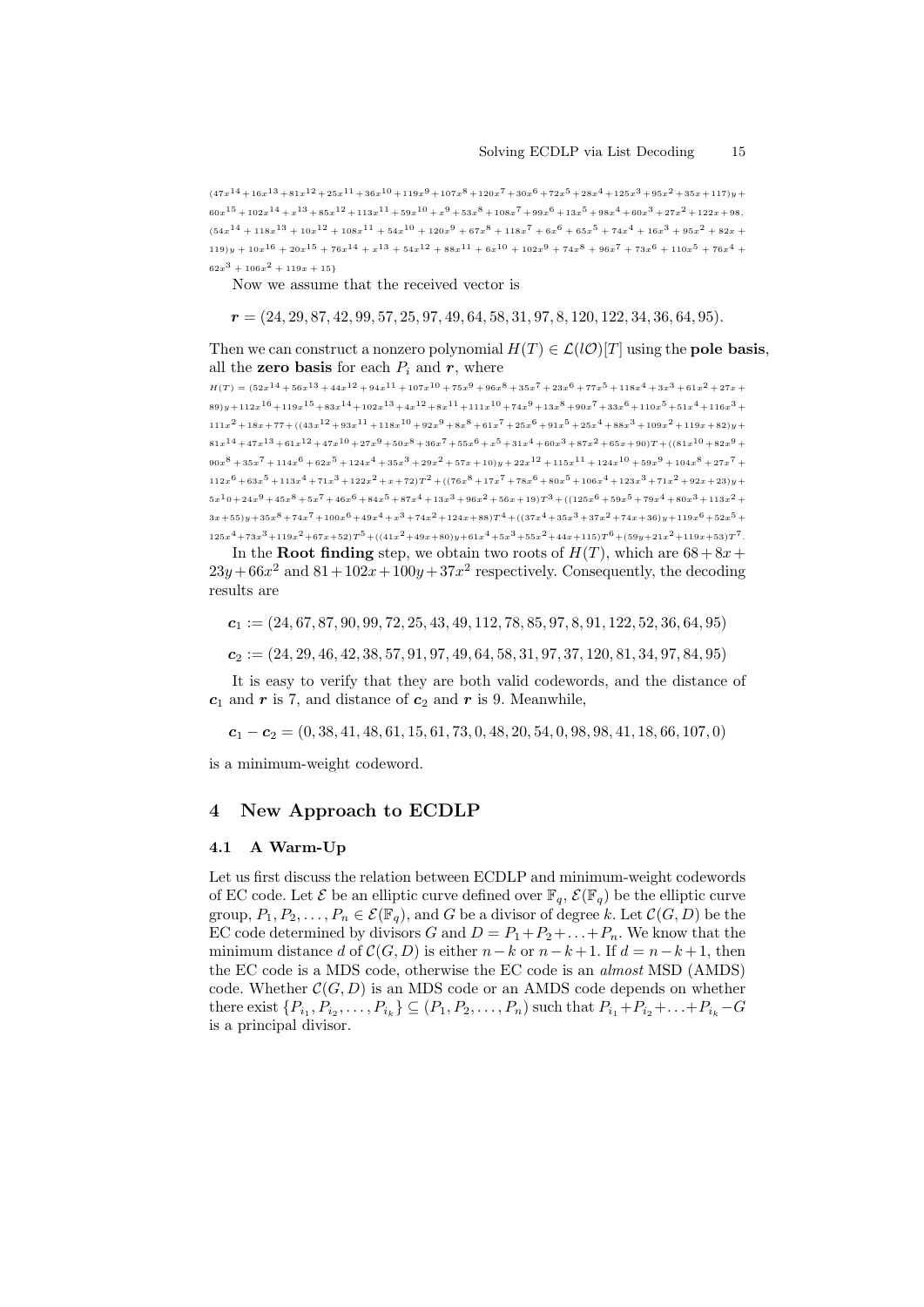It is easy to find a codeword of minimum weight for a MDS-EC code. As for AMDS-EC code, we show that finding codewords of minimum weight is closely related to solving ECDLP problems (see the following theorem).

**Theorem 4.** Let  $\mathcal{E}$  be an elliptic curve over  $\mathbb{F}_q$ . Let P be a point over group  $\mathcal{E}(\mathbb{F}_q)$ . Suppose the order of P is a prime p. Let  $n = \lceil \log_2 p \rceil$ . For any point Q from subgroup  $\langle P \rangle$ , define an elliptic code  $\mathcal{C}(G, D)$  with divisor  $G := Q + (k-1)\mathcal{O}$ and divisor  $D := P + 2P + \ldots + 2^{n-1}P$ . If there exists an algorithm A who can find a codeword of minimum weight in  $\mathcal{C}(G, D)$  with probability  $\epsilon$ , then another algorithm B can be constructed to solve the ECDLP problem  $s := \log_P Q$  with probability  $\epsilon/(n + 1)$ .

*Proof.* Suppose that B has an ECDLP instance  $(\mathbb{F}_q, \mathcal{E}(\mathbb{F}_q), \ell, Q, P)$  where P is a generator of subgroup  $\mathbb{G}$  of prime order p and  $Q \in \mathbb{G}$ . B aims to determine  $s \in \mathbb{Z}_p$  such that  $Q = sP$ .

Express  $s \in \mathbb{Z}_p$  with binary string  $s = (s_1, s_2, \ldots s_n)$  with  $n = \lceil \log_2 p \rceil$ . B constructs an EC code to solve the ECDLP as follows.

Algorithm B Input:  $(\mathbb{F}_q, \mathcal{E}(\mathbb{F}_q), p, Q, P)$ Output:  $s'$ 

- (1)  $k \leftarrow \{0, 1, \ldots, n\}.$
- (2) Define divisor  $G = Q + (k-1)\mathcal{O}$  of degree k.
- (3) Let  $P_i = 2^{i-1}P$  for  $i = 1, 2, ..., n;$
- (4) Define divisor  $D = P_1 + P_2 + ... + P_n;$
- (5) Construct an EC code  $\mathcal{C}(G, D)$ ;
- (6) Invoke algorithm A to find a codeword  $\mathbf{c} = (c_1, c_2, \ldots, c_n)$  of minimum weight for the EC code  $\mathcal{C}(G, D)$ .
- (7) Suppose the nonzero components in c are  $c_{i_1}, c_{i_2}, \ldots, c_{i_k}$ . Then compute  $s' = \sum_{j=1}^{k} 2^{i_j - 1}.$
- $(8)$  Return $(s')$

Note that k is randomly chosen from  $\{0, 1, \ldots, n\}$ . Obviously, the probability that  $k = wt(s)$  is  $1/(n + 1)$ .

Now we assume that the event  $k = wt(s)$  happens, or equivalently, the event that  $C(G, D)$  constructed by  $\beta$  is an AMDS-EC code happens. Since  $s = (s_1, s_2, \ldots, s_n)$ , we have  $Q = \sum_{i=1}^n s_i P_i$ . If  $s_{i_1} = s_{i_2} = \ldots = s_{i_k} = 1$ and  $s_j = 0$  for  $j \notin \{i_1, i_2, \ldots, i_k\}$ , then  $Q = \sum_{j=1}^k s_{i_j} P_{i_j}$ .

Define a principal divisor  $div(f) := P_{i_1} + P_{i_2} + \ldots + P_{i_k} - Q - (k-1)Q$ . It is easy to see that  $div(f) \in \mathcal{L}(G)$  since  $div(f) + G$  is effective. Consequently,  $\mathbf{c} := (f(P_1), f(P_2), \ldots, f(P_n))$  is a codeword of  $\mathcal{C}(G, D)$ , and  $f(P_i) = 0$  iff  $i \in$  $\{i_1, i_2, \ldots, i_k\}.$ 

If A successfully outputs a codeword of minimum weight, then the codeword c must be of weight  $n - k$ . According to Theorem [2,](#page-5-1) the principal divisor  $div(f)$ suggests that  $P_{i_1} + P_{i_2} + ... + P_{i_k} - Q - (k-1)O$  is O when "+" and "-" are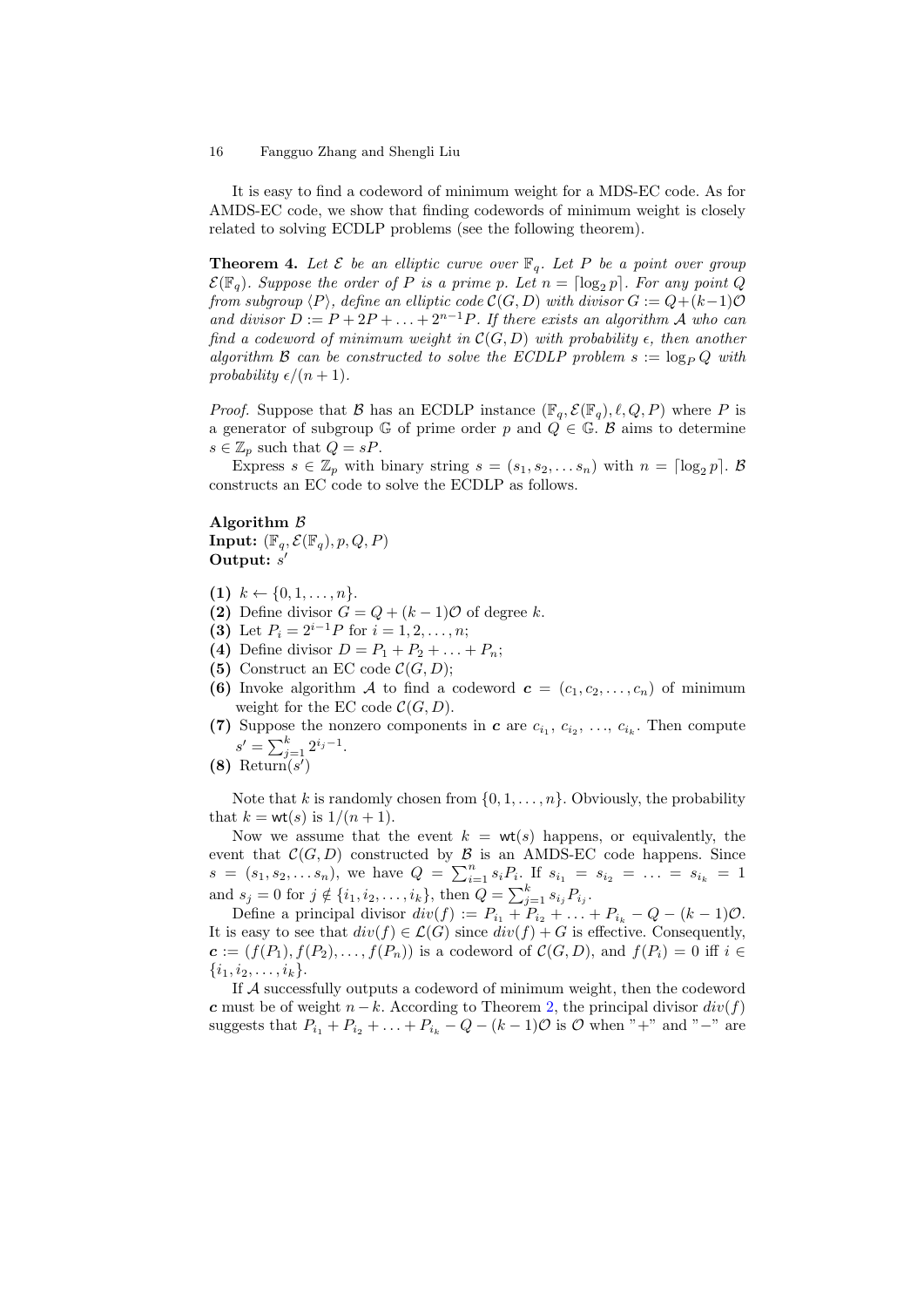implemented with the elliptic curve group operation. As a result,  $Q = P_{i_1} +$  $P_{i_2} + \ldots + P_{i_k}$  holds on the group of  $\mathcal{E}(\mathbb{F}_q)$ , hence  $Q = \sum_{j=1}^k 2^{i_j - 1} P$ .

In this way,  $\beta$  solves the ECDLP probem by invoking algorithm  $\mathcal A$  with probability  $\epsilon/(n + 1)$ .

Note that in Section [3,](#page-6-0) we construct algorithm MinWeightCode which outputs

codewords of minimum weight with probability 1−  $\sqrt{ }$  1 −  $\mu$  $\sqrt{2}$  $\mathcal{L}$  $n - k$ u A.  $\overline{1}$  $\sqrt{2}$  $\mathcal{L}$ n u A.  $(q-1)^u$  $\setminus$  $\Big\}$  $T_m$ . Hence

we can construct  $\beta$  to solve the ECDLP problem with probability

$$
\frac{1}{n+1} \cdot \left(1 - \left(1 - \frac{\mu \cdot {n-k \choose u}}{{n \choose u} (q-1)^u}\right)^{T_m}\right).
$$

#### 4.2 The Algorithm of Solving ECDLP

In the proof of the theorem in the previous subsection, algorithm  $\beta$  wins only if it correctly guesses the Hamming weight of  $s(=\log_P Q)$ . Hence the security reduction suffers from a security loss of factor  $(n+1)$ . In this subsection, we try to decrease the security loss factor. We have two observations.

- (1) For a random  $s \in \mathbb{Z}_p$ , the hamming weight of s belongs to  $\{0, 1, \ldots, \lceil \log_2 p \rceil\}$ and it takes the value of  $\lfloor (\log_2 p + 1)/2 \rfloor$  with the maximal probability.
- (2) If we increase the number of elements in the support of D and add random elements in the support of divisor  $D$ , it is possible for us to improve the probability that  $\exists i_1, i_2, \ldots, i_k$  such that  $P_{i_1} + P_{i_2} + \ldots + P_{i_k} - G$  is principal divisor. Hence, the probability of  $\mathcal{C}(G, D)$  being an AMDS-EC code will be greatly increased.

Based on the above observations, we present a probabilistic algorithm of solving ECDLP by constructing AMDS-EC codes and finding codewords of minimum weight with help of list decoding.

Let P be a point of prime order p in the group  $\mathcal{E}(\mathbb{F}_q)$ , where  $\mathcal E$  is an elliptic curve defined over  $\mathbb{F}_q$ . Given P and  $Q(= sP) \in \langle P \rangle$  and the parameter of  $\mathcal{E},$ the following algorithm SolveECDLP aims to compute  $s (= \log_P Q)$  by invoking MinWeiCodeword which aims to find minimum weight codeword of elliptic codes.

Algorithm SolveECDLP( $\mathcal{E}(\mathbb{F}_q)$ ,  $P, Q, p$ ):

**Input:** An elliptic curve group  $\mathcal{E}(\mathbb{F}_q)$ , a generator P of prime order p, and an element  $Q \in \langle P \rangle$ .

**Output:**  $s \in \mathbb{Z}_p$  (such that  $Q = sP$ ).

1. Define  $\theta := \lceil \log_2 p \rceil, n := 2\theta, k := \lfloor (\theta + 1)/2 \rfloor$ . If wt $(p) = k$ , then  $k :=$  $|(\theta + 1)/2| + 1.$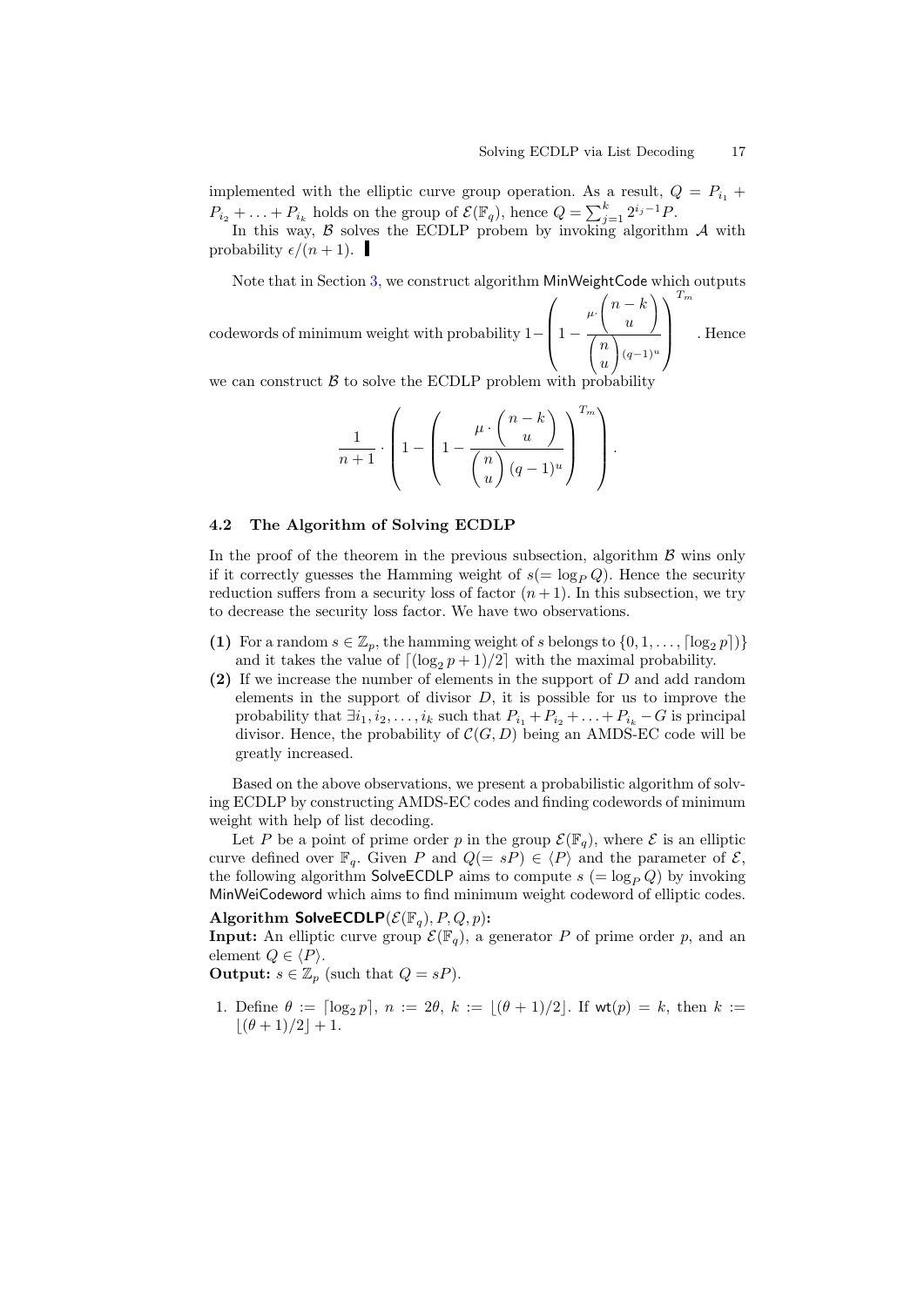- 2. Define divisor  $G := k\mathcal{O}$  and Define  $P_i := 2^{i-1}P$  for  $i = 1, 2, ..., \theta$ .
- 3. Randomly choose  $r_2, r_3, \ldots, r_{n-\theta}$  from  $\mathbb{Z}_p$ . Set  $r_1 := 1$  and define  $P_{\theta+j} :=$  $r_iQ$  for  $j = 1, 2, \ldots, n - \theta$ .
- 4. Construct an Elliptic code  $\mathcal{C}(G, D)$  where divisor  $D = P_1 + P_2 + \ldots + P_n$ .
- 5. Set  $t_m = n \sqrt{n}k$  and  $T_m = O(poly(n)).$
- 6. Invoke  $c$  ← MinWeiCodeword( $\mathcal{C}(G, D)$ ,  ${n k}, t_m, T_m$ );
- 7. If  $c = \perp$ , goto Step 3.
- 8. If  $c \neq \bot$ , then wt $(c) = n k$ . Parse  $c = (c_1, c_2, \ldots, c_n)$ . Suppose the zero components of  $c$  are  $c_{i_1}, c_{i_2}, \ldots, c_{i_k}$ .
- 9. Suppose  $i_{j-1} \leq \theta$  and  $i_j > \theta$ , then compute  $s' \equiv -(r_{i_j-\theta} + r_{i_{j+1}-\theta} + \ldots +$  $r_{i_k-\theta}$ )<sup>-1</sup>(2<sup>i<sub>1</sub>-1</sup> + 2<sup>i<sub>2</sub>-1</sup> + ... + 2<sup>i<sub>j-1</sub>-1</sup>) mod p.
- 10. If  $Q = s'P$  then Return(s'); else Return( $\perp$ ).

In the above algorithm, it is possible for us to choose the parameters  $n$  and k flexibly as to optimize the algorithm.

Take the example in subsection [3.3.](#page-11-0) Let  $P = P_1$ ,  $Q = P_9$ . Let  $r_1 = 1$ and choose  $r_2 = 29, r_3 = 93, r_4 = 49, r_5 = 5, r_6 = 98, r_7 = 54, r_8 = 10, r_9 =$  $103, r_{10} = 59, r_{11} = 15, r_{12} = 108$ . Then  $P_{10} = 29Q, P_{11} = 93Q, P_{12} = 49Q, P_{13} =$  $5Q, P_{14} = 98Q, P_{15} = 54Q, P_{16} = 10Q, P_{17} = 103Q, P_{18} = 59Q, P_{19} = 15Q, P_{20} =$ 108Q. The output of MinWeiCodeword is the minimum-weight codeword

(0, 38, 41, 48, 61, 15, 61, 73, 0, 48, 20, 54, 0, 98, 98, 41, 18, 66, 107, 0).

Therefore,  $P_1 + P_9 + P_{13} + P_{20} = \mathcal{O}$ , which means  $1 + s + 5s + 108s \equiv 0 \mod 137$ . This immediately leads to a correct output of  $s = 6$  since  $Q = 6P$ .

#### 4.3 Analysis of Algorithm SolveECDLP

Now we analyze the success probability of Algorithm SolveECDLP via the proof of the following theorem.

**Theorem 5.** Let  $\mathcal{E}$  be an elliptic curve over  $\mathbb{F}_q$ . Let P be a point over group  $\mathcal{E}(\mathbb{F}_q)$ . Suppose the order of P is a prime p. Let  $\theta := \lceil \log_2 p \rceil$ ,  $n := 2\theta$ ,  $k :=$  $\lfloor(\theta + 1)/2\rfloor$ ,  $u \leq (n - k)/2$  and  $u \geq n - k - t_m$ . then algorithm SolveECDLP successfully solves the ECDLP problem with probability

$$
\left(1-\left(1-\frac{\left(\frac{\theta}{k-1}\right)}{2^{\theta}}\right)^{n-\theta}\right)\cdot\left(1-\left(1-\frac{\lambda\cdot\left(\frac{n-k}{u}\right)}{\left(\frac{n}{u}\right)(q-1)^{u-1}}\right)^{T_m}\right)\cdot\left(1-\frac{1}{p}\right),\right)
$$

where  $\lambda$  denotes the number of subsets  $\mathcal{J} = \{i_1, i_2, \ldots, i_k\} \subseteq \{1, 2, \ldots, n\}$  such that  $G - \sum_{j \in \mathcal{J}} P_j$  is a principal divisor.

*Proof.* Note that for  $G := k\mathcal{O}$ , the Elliptic Code  $\mathcal{C}(G, D)$  is an AMDS code iff there exists a principal divisor  $div(f) := P_{i_1} + P_{i_2} + \ldots + P_{i_k} - k\mathcal{O} \in \mathcal{L}(G)$ .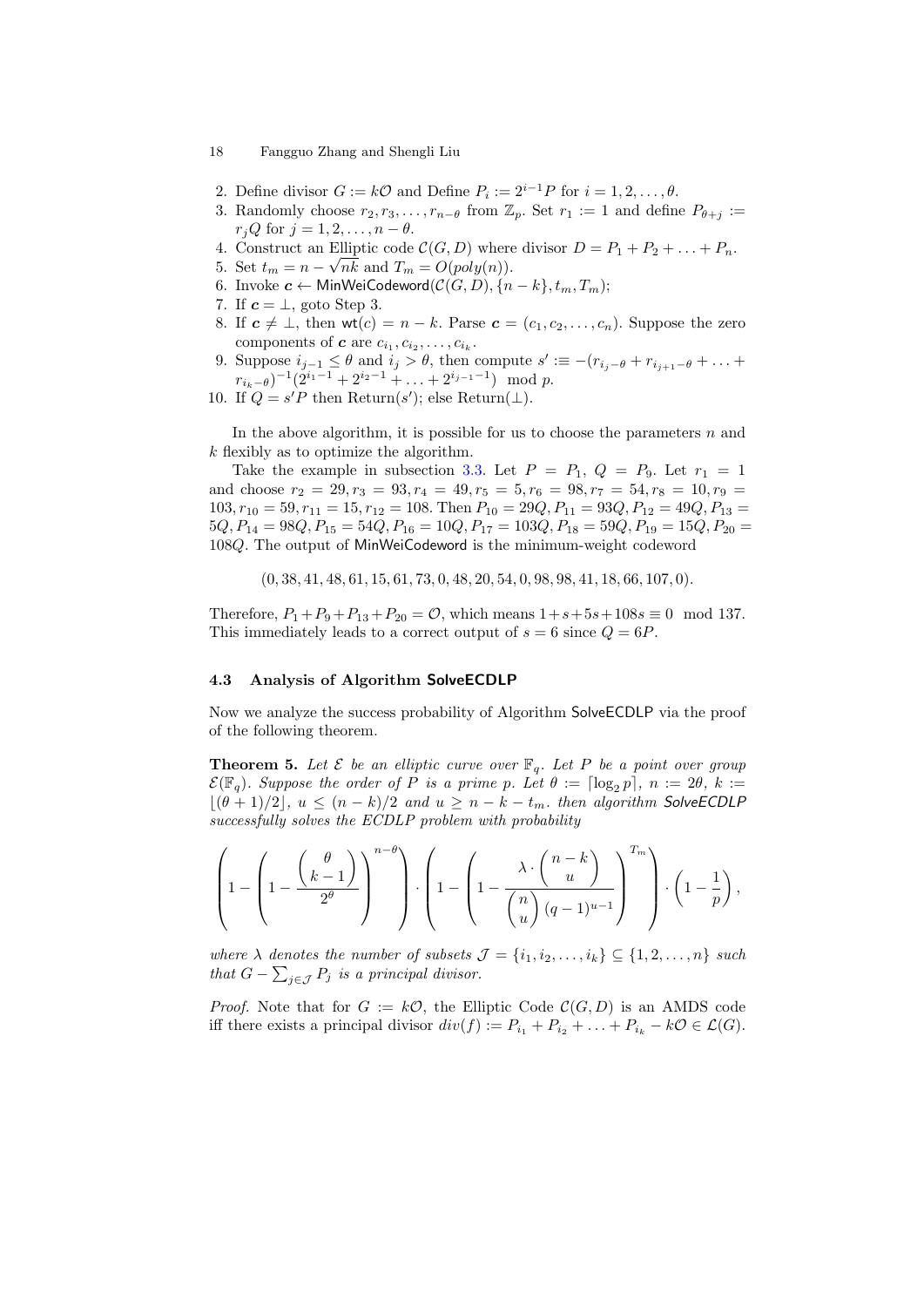Equivalently, there exist  $P_{i_1}, P_{i_2}, \ldots, P_{i_k}$  such that  $P_{i_1} + P_{i_2} + \ldots + P_{i_k} + k\mathcal{O} = \mathcal{O}$ , i.e,

$$
P_{i_1}+P_{i_2}+\ldots+P_{i_k}=\mathcal{O},
$$

where the addition is over the elliptic group  $\mathcal{E}(\mathbb{F}_q)$ . There are three cases all together.

**Case I:**  $i_1 \leq \theta$  and  $i_k > \theta$ . In this case, suppose that  $i_{i-1} \leq \theta$  and  $i_j > \theta$ , then  $(2^{i_1-1}+2^{i_2-1}+\ldots+2^{i_{j-1}-1})P+(r_{i_j-\theta}+r_{i_{j+1}-\theta}+\ldots+r_{i_k-\theta})Q=\mathcal{O}$ , that is,  $-(r_{i_j-\theta}+r_{i_{j+1}-\theta}+\ldots+r_{i_k-\theta})s \equiv (2^{i_1-1}+2^{i_2-1}+\ldots+2^{i_{j-1}-1}) \mod p.$ **Case II:**  $i_1 > \theta$ . In this case,  $(r_{i_1-\theta} + r_{i_2-\theta} + \ldots + r_{i_k-\theta})Q = \mathcal{O}$ , i.e.,  $r_{i_1-\theta}$  $r_{i_2-\theta} + \ldots + r_{i_k-\theta} \equiv 0 \mod p.$ 

**Case III:**  $i_k \leq \theta$ . In this case,  $(2^{i_1-1}+2^{i_2-1}+\ldots+2^{i_k-1})P = \mathcal{O}$ , i.e.,  $(2^{i_1-1}+$  $2^{i_2-1} + ... + 2^{i_k-1} \equiv 0 \mod p$ . Recall that  $\theta := \lceil \log_2 p \rceil$ , and  $k = \lfloor \theta/2 \rfloor + 1$ . Then  $(2^{i_1-1}+2^{i_2-1}+\ldots+2^{i_k-1})<2p$ .

Clearly, Case II happens with probability  $1/p$  when  $r_{\ell}$ 's are randomly chosen,  $\ell \in \{2, 3, \ldots, n - \theta\}$ , and Case III never happens since wt $(p) \neq k$ .

Now we consider the probability that  $\mathcal{C}(G, D)$  is an AMDS code, when  $s, r_2, \ldots r_{n-\theta}$  are randomly chosen from  $\mathbb{Z}_p$ .

<span id="page-18-0"></span> $Pr[\mathcal{C}(G, D)]$  is AMDS

- $= Pr \left[\exists i_1, \ldots, i_k \in [n] \right]$  s.t. divisor  $P_{i_1} + P_{i_2} + \ldots + P_{i_k} G$  is principal
- $=$  Pr  $[\exists i_1, \ldots, i_k \in [n] \text{ s.t. } P_{i_1} + P_{i_2} + \ldots + P_{i_k} = \mathcal{O}]$  (addition is over  $\mathcal{E}(\mathbb{F}_q)$ )

 $=$  Pr  $[\exists i_1, \ldots, i_k \in [n]$  s.t. Case I happens]  $+$  Pr  $[\exists i_1, \ldots, i_k \in [n]$  s.t. Case II happens]  $+$  Pr  $[\exists i_1, \ldots, i_k \in [n]$  s.t. Case III happens]

$$
= 1/p + \Pr\left[\exists i_1, \ldots, i_k \in [n] \text{ s.t. Case II happens}\right] + 0 \tag{7}
$$
\n
$$
\geq \Pr\left[\exists i_1, \ldots, i_k \text{ s.t. Case II happens}\right]
$$
\n
$$
= \Pr\left[\exists i_1, \ldots, i_k \in [n] \atop \exists i_{j-1} \leq \theta, i_j > \theta \right] \cdot -(r_{i_j} - \theta + \ldots + r_{i_k} - \theta)s = (2^{i_1 - 1} + \ldots + 2^{i_{j-1} - 1}) \mod p \right]
$$
\n
$$
\geq \Pr\left[\exists i_1, \ldots, i_k \in [n] \atop \exists i_k > \theta \right] \cdot -r_{i_k} - \theta s = (2^{i_1 - 1} + \ldots + 2^{i_{k-1} - 1}) \mod p \right]
$$
\n(7)

$$
= 1 - \Pr\left[\nexists i_k, i_k \in [n], i_k > \theta \text{ s.t. } -r_{i_k - \theta} s = (2^{i_1 - 1} + \dots + 2^{i_{k-1} - 1}) \mod p\right]
$$
\n
$$
= 1 - \left(1 - \frac{\binom{\theta}{k-1}}{2^{\theta}}\right)^{n-\theta}.\tag{8}
$$

Given that  $\mathcal{C}(G, D)$  is an AMDS elliptic code, then the minimum distance of  $\mathcal{C}(G, D)$  is  $d = n-k$ . According to [\(6\)](#page-11-1), MinWeiCodeword( $\mathcal{C}(G, D)$ ,  $\{n-k\}, t_m, T_m$ ) successfully outputs a codeword  $\mathbf{c} = (c_1, c_2, \ldots, c_n)$  of minimum weight with probability

$$
1 - \left(1 - \frac{\lambda \cdot {n-k \choose u}}{{n \choose u} (q-1)^{u-1}} \right)^{T_m}.
$$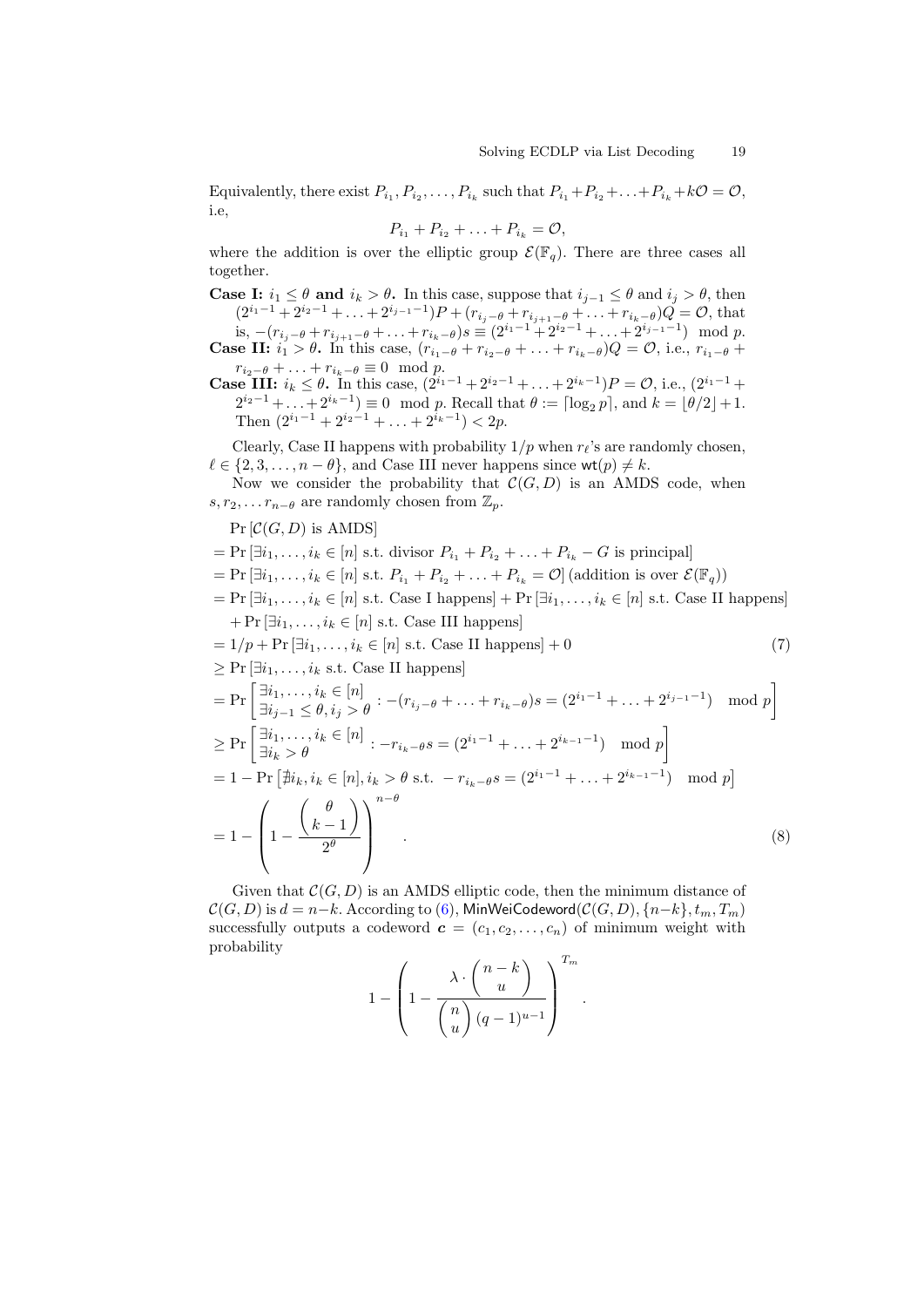Suppose that the zero components of the minimum weight codeword  $c$  are given by  $c_{i_1}, c_{i_2}, \ldots, c_{i_k}$ . Then it must hold that  $P_{i_1} + P_{i_2} + \ldots + P_{i_k} = \mathcal{O}$ . Similarly, there are three cases:  $i_1 \leq \theta$  and  $i_k > \theta$ ;  $i_1 > \theta$ ;  $i_k \leq \theta$ . As analyzed before, the second case happens with probability  $1/p$  and the third case never happens. Therefore, the first case happens with probability  $1 - 1/p$ . Meanwhile the first case means that  $\exists i_{i-1} \leq \theta, i_i > \theta$ , so that

$$
(2^{i_1-1}+2^{i_2-1}+\ldots+2^{i_{j-1}-1})P+(r_{i_j-\theta}+r_{i_{j+1}-\theta}+\ldots+r_{i_k-\theta})Q=0,
$$

i.e.,

$$
s \equiv -(r_{i_j-\theta} + r_{i_{j+1}-\theta} + \ldots + r_{i_k-\theta})^{-1} (2^{i_1-1} + 2^{i_2-1} + \ldots + 2^{i_{j-1}-1}) \mod p.
$$

In this case, Algorithm SolveECDLP successfully solves the ECDLP problem. Consequently,

$$
Pr[SolveECDLP succeeds] \tag{9}
$$

- $= Pr \left[ \mathcal{C}(G, D) \right]$  is AMDS ∧ MinWeiCodeword succeeds ∧ Case I happens [(10)
- $= \Pr \left[ \mathcal{C}(G, D) \text{ is AMDS} \right]$  (11)
	- $\cdot$  Pr [MinWeiCodeword succeeds  $| C(G, D)$  is AMDS] (12)

$$
\cdot \Pr[\text{Case I happens} \mid \text{MinWeiCodeword succeeds}, \mathcal{C}(G, D) \text{ is AMDS}] \tag{13}
$$

$$
= \left(1 - \left(1 - \frac{\binom{\theta}{k-1}}{2^{\theta}}\right)^{n-\theta}\right) \cdot \left(1 - \left(1 - \frac{\lambda \cdot \binom{n-k}{u}}{\binom{n}{u} (q-1)^{u-1}}\right)^{T_m}\right) \cdot \left(1 - \left(\frac{1}{p}\right)\right)
$$

where  $\lambda$  denotes the number of subsets  $\mathcal{J} = \{i_1, i_2, \ldots, i_k\} \subseteq \{1, 2, \ldots, n\}$  such that  $G - \sum_{j \in \mathcal{J}} P_j$  is a principal divisor.

Remark. The probability of [\(8\)](#page-18-0) only shows a lower bound of the probability that  $\mathcal{C}(G, D)$  is an AMDS code. Even if it is only a lower bound, [\(8\)](#page-18-0) is already close to 1 (as compared with the loss factor  $1/(n+1)$  in the previous subsection). For instance, now we choose the ECC curve **ECCp-131** over a prime field of 131-bit to construct a EC code, then  $\theta = 131, k = 66$ . Take  $n = 262$ , then the probability is at least 0.99992.

Recall that in algorithm MinWeiCodeword( $\mathcal{C}(G, D)$ , {n – k},  $t_m, T_m$ ), there are  $T_m$  times of invocations of FindCodeword( $\mathcal{C}(G, D), u, d, t_m$ ). For each invocation, FindCodeword succeeds in finding a codeword of minimum weight via the Guruswami-Sudan list decoding with probability

<span id="page-19-0"></span>
$$
\Pr\left[\hat{\mathbf{c}} \leftarrow \mathsf{FindCodeword}(\mathcal{C}, u, d, t_m) : \mathsf{wt}(\hat{\mathbf{c}}) = d\right] \approx \frac{\lambda \cdot \begin{pmatrix} d \\ u \end{pmatrix}}{\begin{pmatrix} n \\ u \end{pmatrix} (q-1)^{u-1}}.
$$
(15)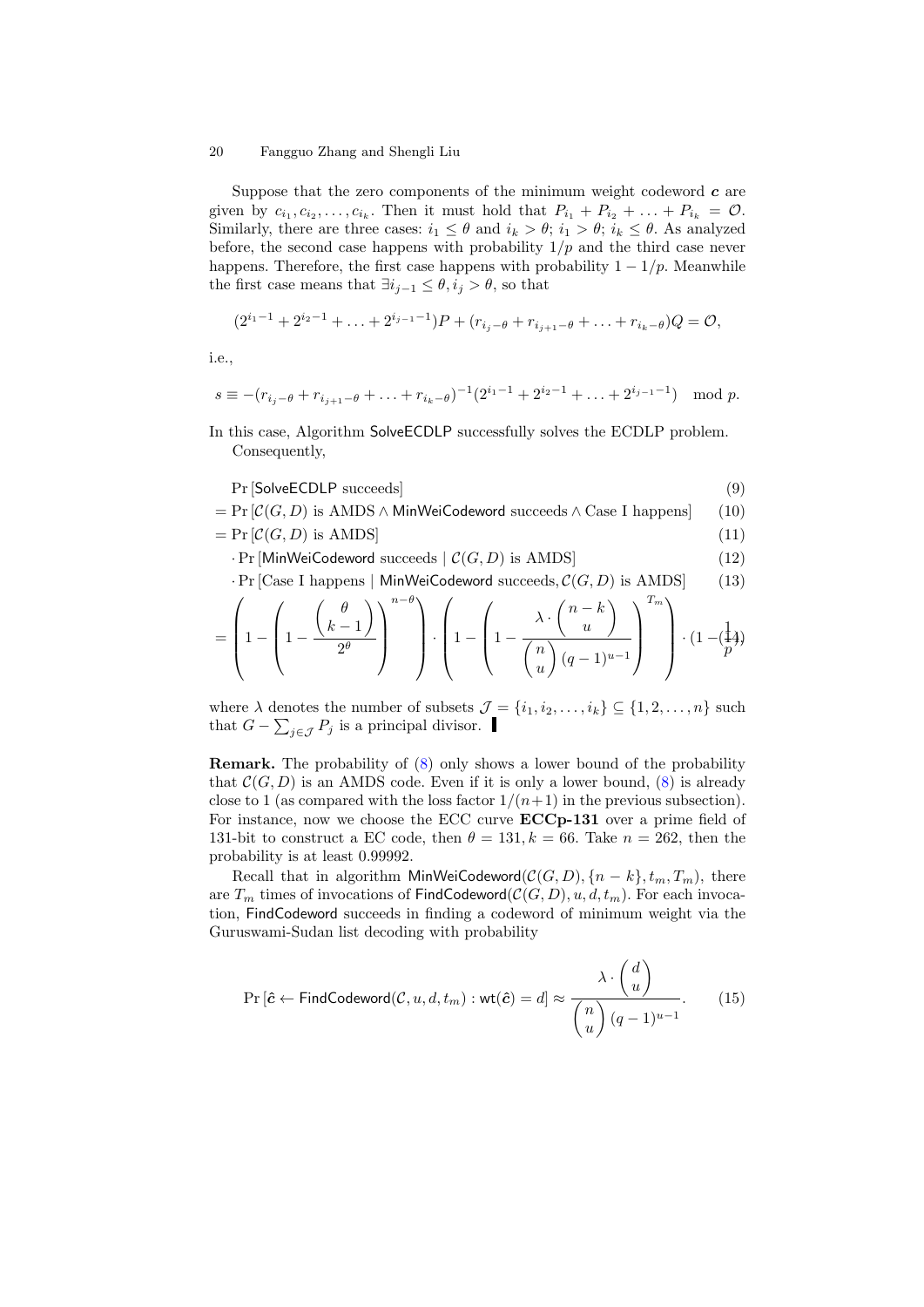Therefore, the times  $T_m$  of invocations of FindCodeword should be of order

$$
\frac{\binom{n}{u}(q-1)^{u-1}}{\lambda \cdot \binom{d}{u}}
$$
\n(16)

for MinWeiCodeword to succeed. Algorithm FindCodeword is dominated by the list decoding algorithm. Recall that list decoding algorithms, either the Guruswami-Sudan or Shokrollahi-Wasserman algorithm [\[30\]](#page-22-8), are polynomial-time algorithms in the codeword length. However, the probability [\(15\)](#page-19-0) is too small to make  $T_m$  a polynomial. Therefore, the algorithm SolveECDLP is not efficient, and it is even not of square-root time algorithm. To decrease the computational complexity of SolveECDLP, a possible way is to increase the error bound  $t_m$  of the list decoding. Recall that  $u + t = d$  and  $t \leq t_m$ . A larger  $t_m$  implies that we can take a small value of  $u$ , so the probability in  $(15)$  will be improved which in turn to decrease the computational complexity of SolveECDLP. On the other hand, for a concrete security parameter  $\kappa$  such that  $q \approx 2^{\kappa}$ , a more efficient list decoding algorithm will also help us to improve the efficiency of SolveECDLP.

## <span id="page-20-3"></span>5 Conclusion

We proposed a new method to solve the ECDLP problem. For any ECDLP, we first construct an Elliptic Code, then resort to techniques of List Decoding to find codewords of minimum weight. With such a codeword, we are able to solve the ECDLP problem. Our method of solving ECDLP is still not efficient enough, due to the small probability of finding minimum-weight codeword. Nevertheless, this is a totally new approach and we believe the efficiency can be improved with the new development of List Decoding.

## References

- <span id="page-20-5"></span>[1] P. Beelen and K. Brander, Efficient list decoding of a class of algebraicgeometrycodes. Advances in Mathematics of Communications, Vol. 4, No. 4, 2010, pp.485-518.
- <span id="page-20-4"></span>[2] E. R. Berlekamp, R. J. McEliece, and H. C. van Tilborg, On the inherent intractability of certain coding problems, IEEE Trans. Inf. Theory, vol. IT-24, no. 3, pp. 384-386, 1978.
- [3] Certicom. Certicom ECC Challenge. http://www.certicom.com/images/pdfs/cert ecc challenge.pdf, 1997.
- <span id="page-20-1"></span>[4] Q. Cheng, Hard problems of algebraic geometry codes, IEEE Transactions on Information Theory, vol. 54, pp. 402-406, 2008.
- <span id="page-20-2"></span>[5] Q. Cheng, D. Wan, On the list and bounded distance decodability of Reed-Solomon codes (extended abstract), in: FOCS, 2004, pp. 335-341.
- <span id="page-20-0"></span>[6] Driencourt Y., Michon J.F.: Elliptic codes over fields of characteristics 2. J. Pure Appl. Algebra 45(1), 15-39 (1987)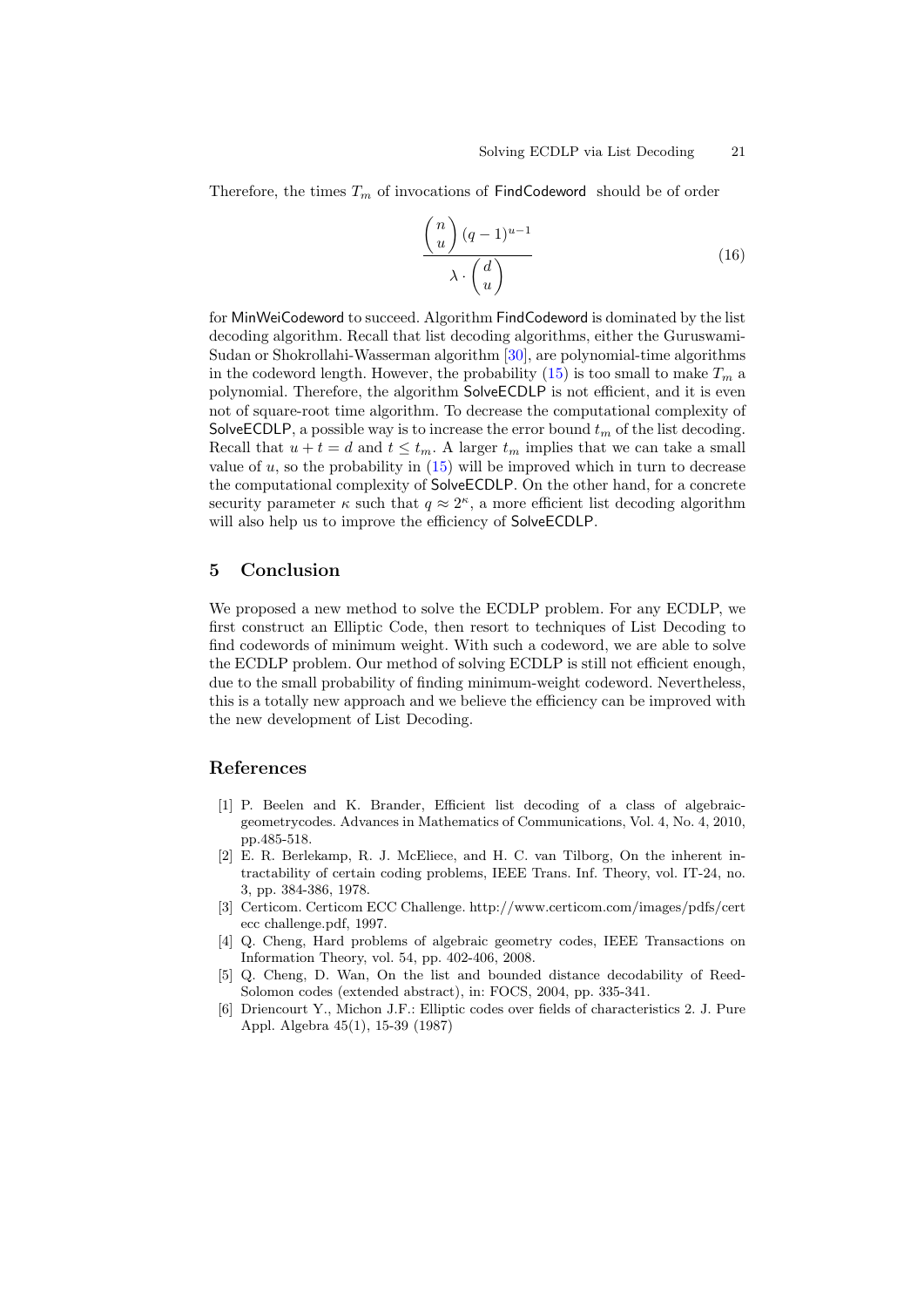- [7] I. Dumer, D. Micciancio, and M. Sudan, Hardness of approximating the minimum distance of a linear code, IEEE Trans. Inf. Theory, vol. 49, no. 1, pp. 22-37, 2003.
- <span id="page-21-6"></span>[8] P. Elias, List decoding for noisy channels, in: 1957-IRE WESCON Convention Record, 1957, pp. 94-104.
- <span id="page-21-3"></span>[9] S.D., Galbraith and P. Gaudry, Recent progress on the elliptic curve discrete logarithm problem, Des. Codes Cryptogr. (2016) pp.78-51.
- <span id="page-21-7"></span>[10] O. Goldreich and L. A. Levin. A hard-core predicate for all one-way functions. In Proceedings of the Twenty First Annual ACM Symposium on Theory of Computing, pages 25-32, 1989.
- <span id="page-21-4"></span>[11] V.D. Goppa, Codes on algebraic curves, Soviet Math. Dokl. 24 (1981) No. 1, 170-172.
- <span id="page-21-9"></span>[12] V. Guruswami and M. Sudan, Improved decoding of reed-solomon and algebraicgeometry codes, IEEE Trans. Inf. Theory, vol. 45, no. 6, pp. 1757-1767, 1999.
- <span id="page-21-15"></span>[13] V. Guruswami and M. Sudan, On Representations of Algebraic-Geometric Codes for List Decoding, IEEE Trans. Inf. Theory, vol. 47, no. 4, pp. 1610-1613, 2001.
- <span id="page-21-16"></span>[14] V. Guruswami and A. Rudra. Explicit codes achieving list decoding capacity: Error-correction with optimal redundancy. IEEE Transactions on Information Theory, 54(1):135-150, 2008.
- <span id="page-21-17"></span>[15] V. Guruswami and C. Xing. List decoding reed-solomon, algebraic-geometric, and gabidulin subcodes up to the singleton bound. In Proceedings of the 45th annual ACM symposium on Theory of Computing (STOC), pages 843-852. ACM, 2013.
- [16] T. HøHOLDT, J. H. VAN LINT AND R. PELLIKAAN. Algebraic Geometry Codes. In Handbook of Coding Theory, (V.S. Pless, W.C. Huffamn and R.A. Brualdi Eds.), Elsevier
- <span id="page-21-11"></span>[17] A. Kiayias and M. Yung, Cryptographic Hardness based on the Decoding of Reed Solomon Codes, In the Proceedings of the 29th International Colloquium in Algorithms, Languages and Programming, 2002.
- <span id="page-21-0"></span>[18] N. Koblitz, Elliptic curve cryptosystems, Mathematics of Computation, 48, pp. 203-209, 1987.
- <span id="page-21-20"></span>[19] MAGMA Computational Algebra System, http://magma.maths.usyd.edu.au/magma/
- <span id="page-21-12"></span>[20] R. J. McEliece. On the average list size for the Guruswami-Sudan decoder. In 7th International Symposium on Communications Theory and Applications (ISCTA), July 2003.
- <span id="page-21-1"></span>[21] V. Miller, Use of elliptic curves in cryptography, Advances in Cryptology-Crypto'85, LNCS 218, pp. 417-426, New York: Springer-Verlag, 1986.
- <span id="page-21-19"></span>[22] V. Miller. Short programs for functions on curves. unpublished manuscript, 1986.
- <span id="page-21-13"></span>[23] C. Moreno, Algebraic curves over finite fields, Cambridge Tracts in Mathematics, Cambridge University Press, No. 97 (1991).
- <span id="page-21-18"></span>[24] Parvaresh, F., Vardy, A. Correcting Errors Beyond the Guruswami-Sudan Radius in Polynomial Time. In: 46th Annual IEEE Symposium on Foundations of Computer Science. pp. 285-294 (2005)
- <span id="page-21-2"></span>[25] J. M. Pollard, "Monte Carlo methods for index computation mod p", Mathematics of Computation, 32, pp. 918-924, 1978.
- <span id="page-21-8"></span>[26] M. Sudan, Decoding of Reed Solomon Codes Beyond the Error-Correction Bound, Journal of Complexity, vol. 13, pp. 180-193, 1998.
- <span id="page-21-10"></span>[27] M. Sudan. List decoding: Algorithms and applications. Lecture Notes in Computer Science, 2013, 31(1):25-41.
- <span id="page-21-14"></span>[28] Joseph H. Silverman, John Tate, Rational Points on Elliptic Curves, Springer-Verlag 1992
- <span id="page-21-5"></span>[29] M. Amin Shokrollahi, Minimum Distance of Elliptic Codes, Advances in Mathematics, 93, pp.251-281, 1992.